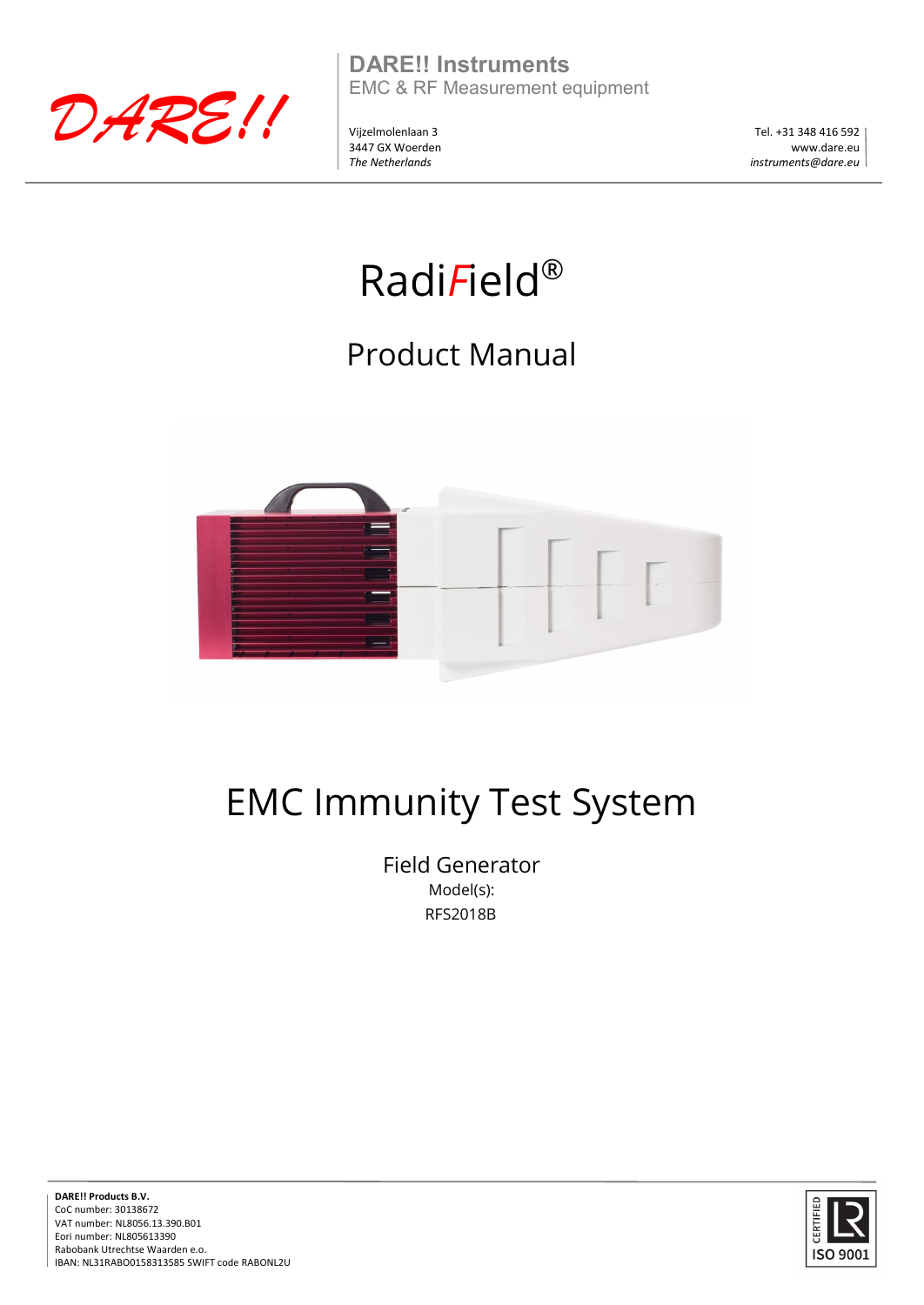# **Radi**F**ield® Product Manual**

This product manual pertains to the Radi**A**eld<sup>®</sup> system. Model(s): RFS20018B Made by DARE!! Instruments.

We ask that you read this manual carefully before operating your new product and adhere to any safety instructions it might contain.

A Quick Start Guide has been added to this product for your convenience. This double printed A4 sheet contains the basic start-up steps and the safety warnings for the Radi*Field®*.

Please keep the Quick Start Guide (and this regular manual) close at hand when you operate your new RadiField**®** system.

Please contact DARE!! Instruments or your local reseller if you have any questions.

#### **Supplier Information**

DARE!! Instruments Vijzelmolenlaan 3 3447 GX, Woerden The Netherlands

Tel.: +31 (0)348 41 65 92 Internet: www.dare.eu Email: instruments@dare.nl

> RadiField18**®** manual v.1.3 Published on: 2019-11-28 By: DARE!! Instruments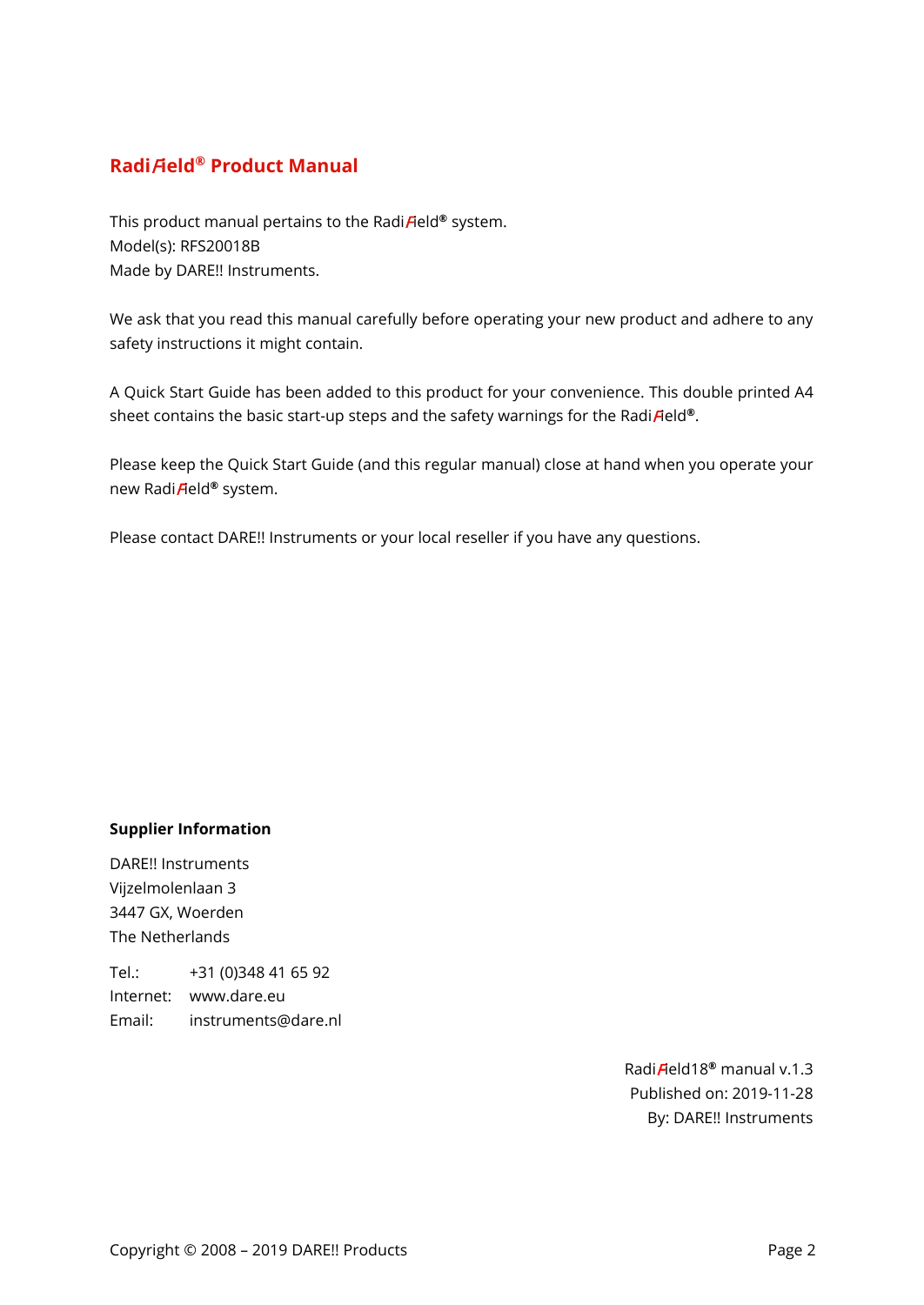# **Table of Content**

| 1.1            |  |  |  |  |
|----------------|--|--|--|--|
| 1.2            |  |  |  |  |
| $\overline{2}$ |  |  |  |  |
| 2.1            |  |  |  |  |
| 2.2            |  |  |  |  |
| 2.3            |  |  |  |  |
| 2.4            |  |  |  |  |
| 2.5            |  |  |  |  |
| 2.6            |  |  |  |  |
| 2.7            |  |  |  |  |
| 2.8            |  |  |  |  |
| 2.9            |  |  |  |  |
|                |  |  |  |  |
| 3.1            |  |  |  |  |
| 3.2            |  |  |  |  |
| 3.3            |  |  |  |  |
|                |  |  |  |  |
| 4.1            |  |  |  |  |
| 4.2            |  |  |  |  |
|                |  |  |  |  |
| 5.1            |  |  |  |  |
| 5.2            |  |  |  |  |
|                |  |  |  |  |
|                |  |  |  |  |
|                |  |  |  |  |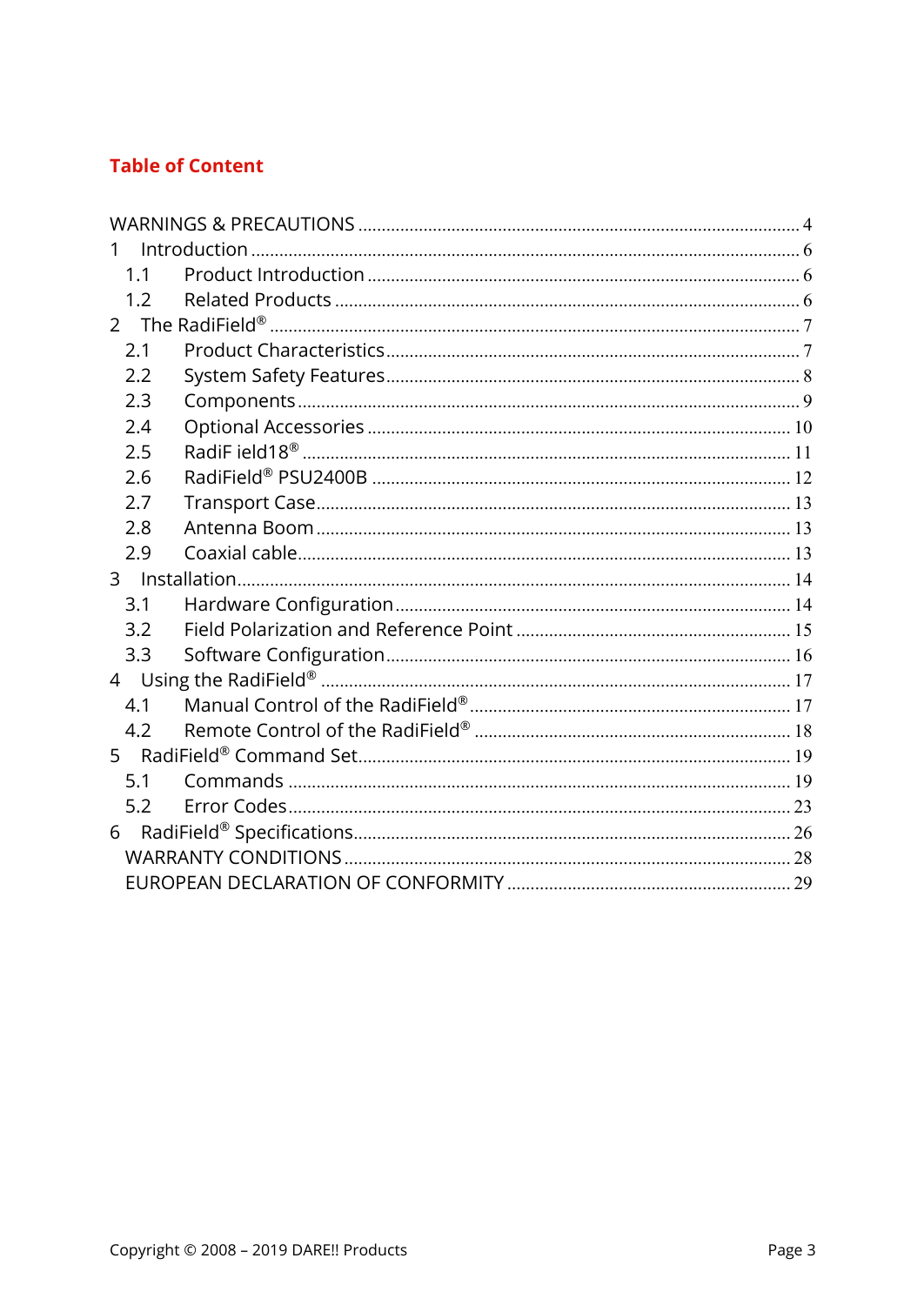# **WARNINGS & PRECAUTIONS**

<span id="page-3-0"></span>

Read the contents of the product manual (including the manual for the RadiCentre<sup>®</sup> system) and become familiar with the safety markings, instructions, operation and handling of the system.



Only qualified service personnel is allowed to carry out adjustments, maintenance or repairs on the equipment. During service, disconnect the mains cable(s) from the RadiField**®** PSU plug-in card and RadiCentre.



Verify that your mains voltage is within the operating range of the equipment. Connect the equipment to a fused (16 A max) mains network. Only use the supplied power cords for connecting the RadiField**®** PSU plug-in card and RadiCentre to the mains.



The RadiField**®** (PSU plug-in card) requires a protective earth connection. The mains power source for the equipment must supply an uninterrupted safety ground to the IEC input connector(s).



The RadiField**®** system is designed to be used for radiated immunity measurements in a shielded room or anechoic EMC chamber. Any other use is prohibited. Human exposure to the generated field may cause failure of medical implants which can result in fatality!



Do not modify the equipment in any way without consulting the manufacturer.



The RadiField**®** contains materials that can be recycled and reused to minimize material waste. At the 'end-of-life', specialized companies can dismantle the discarded system to collect the reusable and recyclable materials. If your product is discarded at its 'end-of-life', please return it to your local reseller for recycling.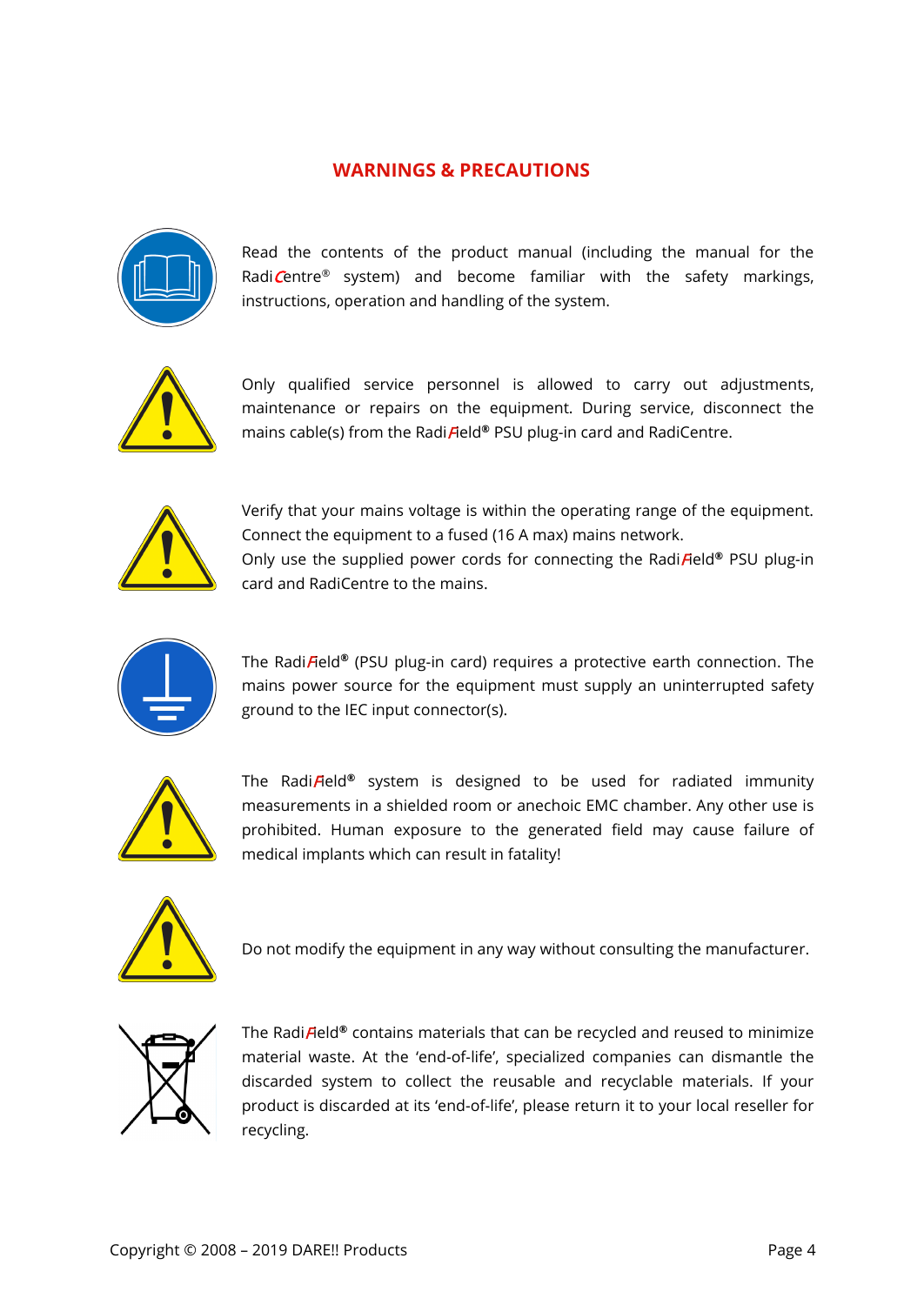# **WARNINGS & PRECAUTIONS**



Please make sure that the airflow through the in- and outlets of the RadiField**®** are not restricted to maintain a constant temperature. The cooling system is designed to operate in the specified operating temperature range.



Please use a suitable coaxial cable to connect the PSU plug-in card with theRadiField®: fitted with an N-type connector on both sides, maximum allowed attenuation of 10dB at 18GHz and able to handle a DC current of 8 amps.



To make the RadiField**®** system as safe as possible, the RadiField**®** will only power on when all connections are properly made. In addition, the Radi $\overline{H}$ eld<sup>®</sup> will shut down if the interlock of the RadiCentre<sup>®</sup> is triggered.



Use two people to mount the RadiField® to the RTW2000 antenna mast. Take caution while translocating the mast.



During change of polarization (rotation) of the RadiField® with the RTW2000A antenna mast, there is a risk of entrapment. Keep a safe distance to moving parts of the antenna while the polarization is changed.

Prior to and during movement an acoustic signal is audible.



Position the equipment in such a way that power cables are easily accessible or connect the equipment to a mains network that can be easily disconnected from the mains.



For cleaning, use a clean, dry cloth (or a damp cloth where needed) and wipe the surface of equipment.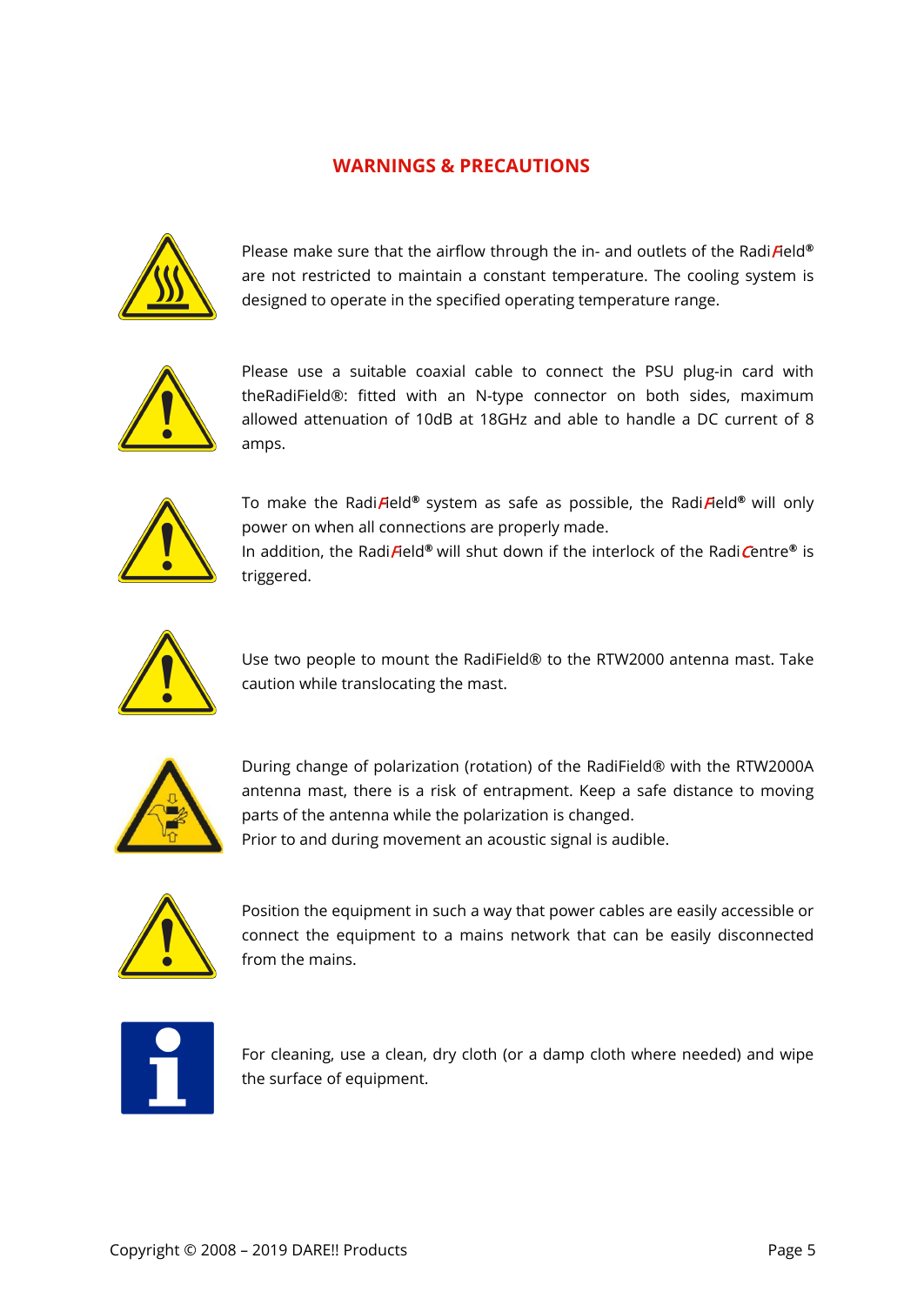# <span id="page-5-0"></span>**1 Introduction**

#### <span id="page-5-1"></span>**1.1 Product Introduction**

In conventional EMC immunity systems, large amplifiers are needed to compensate for cable losses because the amplifiers are normally placed away from the radiating antenna. When generating large amounts of RF power, the power from multiple amplifiers needs to be added using power combiners, resulting in even more power loss.

The Radi**Field<sup>®</sup>** has solved these problems by placing compact amplifiers right behind the antenna. This eliminates the use of long coaxial cables between the amplifier and antenna.

The Radi Field<sup>®</sup> is controlled through the Radi Centre<sup>®</sup>, with the Radi Mation<sup>®</sup> software. The use of RadiMation**®** software is optional.

#### <span id="page-5-2"></span>**1.2 Related Products**



#### Radi Centre® system

The RadiCentre**®** is a modular EMC test system that serves as the user and computer interface for all the RadiCentre**®** plug-in cards and modules (such as the RadiField**®** system).



#### RadiMation**®** software

RadiMation**®** is the EMC software package from DARE!! Instruments used for remote control and automated testing of the RadiCentre**®** plug-in cards and modules (such as the RadiField**®** system).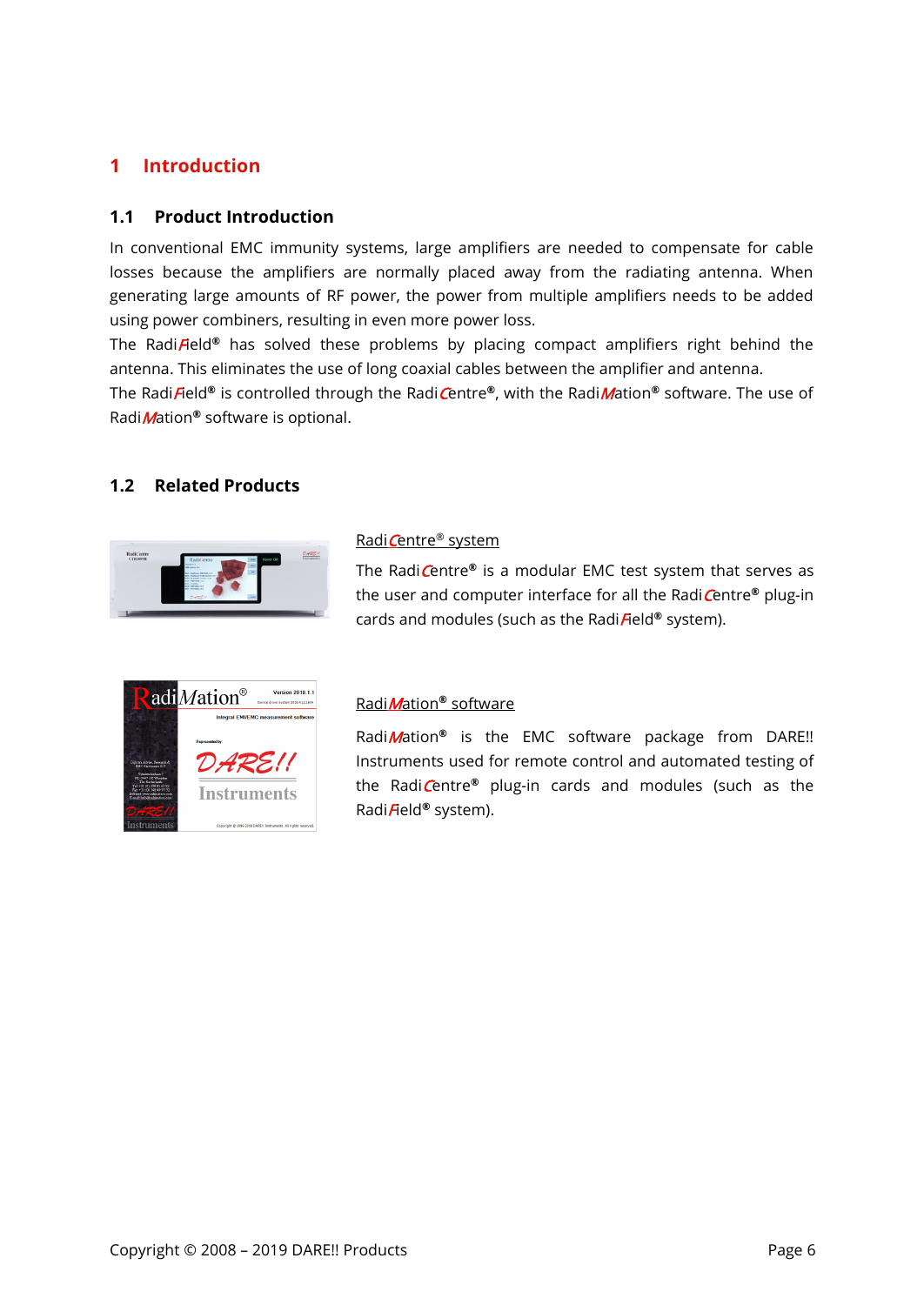# <span id="page-6-0"></span>2 **The Radi**Field<sup>®</sup>

#### <span id="page-6-1"></span>**2.1 Product Characteristics**

Eliminate Power Loss - Due to the integrated design of the RadiField**®**, the RF-power loss is at a minimum, reducing energy consumption and eliminating the need for expensive, high power amplifiers.

Integrated Power Meters - Each amplifier has a built-in coupler with forward and reflected RadiPower**®** power meters, eliminating the need for separate external coupler and power meters.

Easy to Use - By using only one coaxial cable for the transport of the RF signal, the communication signals and DC-power supply of the RadiField**®** system is easy to set up. Saving time and costs, as well as reducing the risk of equipment damage due to incorrect equipment connections.

High Value for Money - The Radi*Field®* is not only cost effective due to its effective use of the generated RF power, because of the integrated coupler and power meters, the RadiField**®** is a complete EMC immunity testing setup. This reduces calibrations costs since the Radi*Field®* does not need to be calibrated.

RadiCentre**®** Integrated - The RadiField**®** is integrated in the RadiCentre**®** system, which allows for easy touchscreen operation and several control interfaces such as GPIB, Ethernet and USB. This also allows for control by the Radi Mation<sup>®</sup> software which is fully compatible with the Radi Field<sup>®</sup> system.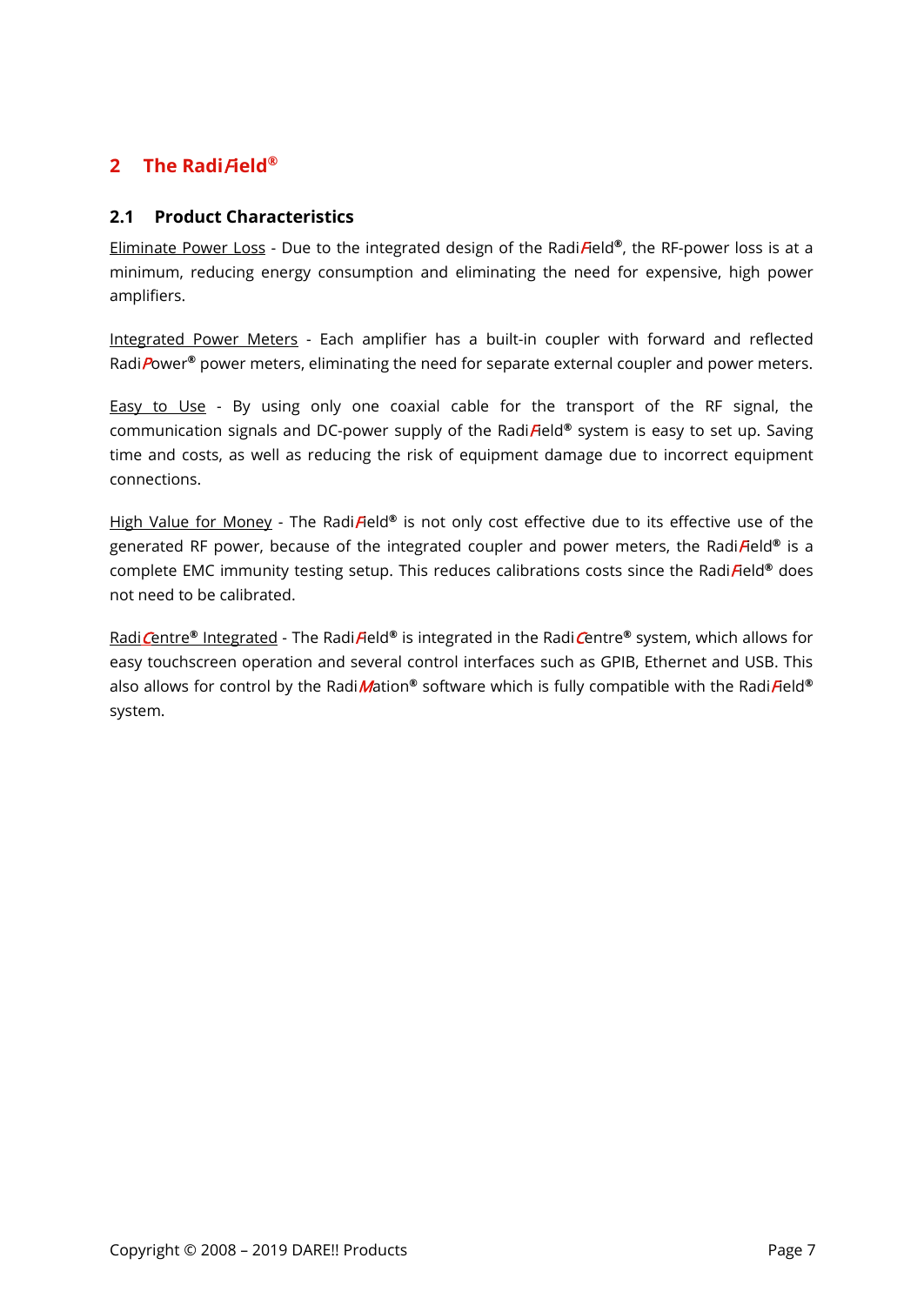## <span id="page-7-0"></span>**2.2 System Safety Features**

To ensure the safety of the RadiField**®** system, the RadiField**®** will only be able to power on if all connections are properly made. In addition, the RadiField**®** will shut down immediately if the interlock of the Radi**C**entre<sup>®</sup> is triggered.

#### 2.2.1 RadiField**®** start-up procedure

The start-up procedure consists of three phases that ensure the safe use of the RadiField**®**. If the RadiField**®** is not connected correctly, or if there are any other irregularities, the safety measures of this start-up procedure will be triggered. In each phase the supply power is increased, building up to the DC-power needed for normal usage.

#### 1) The probing phase

When the start-up command is given to the Radi*Field®*, a safe, 'probe signal' is sent through the coaxial cable to the RadiField**®**. If the RadiField**®** does not respond correctly to the probe signal, the start-up procedure is aborted. This probe signal is harmless to other equipment and will therefore not cause defects to other instruments in case of an incorrect connection.

#### 2) Communication phase

After a successful probing phase, the plug-in card will attempt to communicate with the intelligent backplane of the Radi*Field®*. If the intelligent backplane does not respond, the start-up procedure is aborted.

#### 3) Final start-up

When communication is established, the final DC-power will be applied on the coaxial cable to power the RadiField**®**. The amplifier(s) in the RadiField**®** can now be switched on and are ready to operate.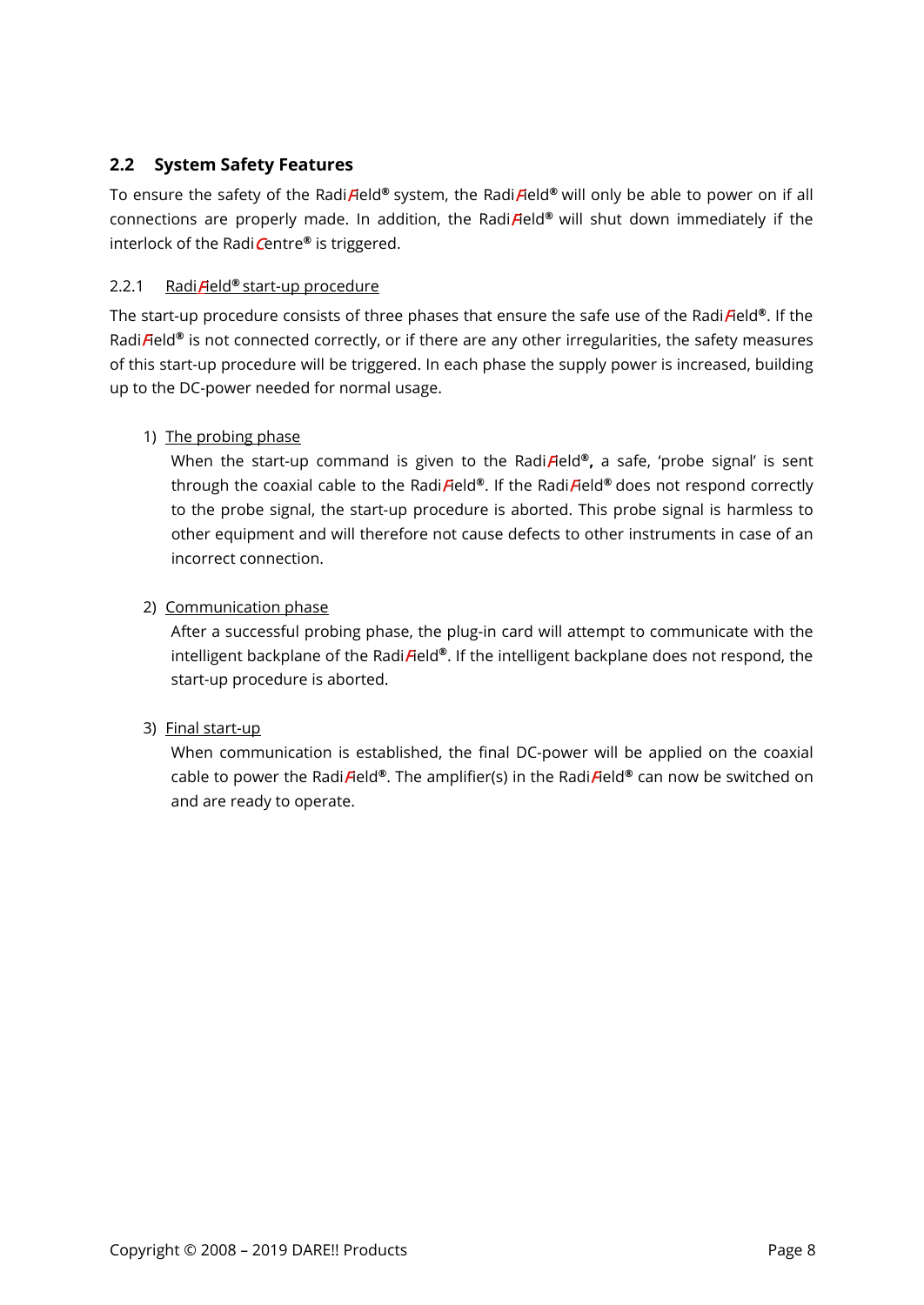# <span id="page-8-0"></span>**2.3 Components**

The Radi Field<sup>®</sup> system is delivered with the following items:



RadiField18**®** Model: RFS10018B The active field generator



#### RadiField**®** PSU2400B plug-in card

Power supply plug-in card (for the Radi**C**entre®) to power the RadiField18. Communicates with the RadiField18 and transfers the RF-signal to the RadiField 18.

This card is plugged into the RadiCentre**®** and fills two adjecent slots.

Supporting documentation in the form of:

- USB stick containing the (digital) User Manual and Quick Start Guide.
- Hardcopy of the Quick Start Guide.

REMINDER - A RadiCentre<sup>®</sup> modular test system is required to operate the RadiField<sup>®</sup> system. RadiCentre**®**, model: CTR1009B (or CTR1004B), serves as a user and computer interface for the Radi Field<sup>®</sup> system. This allows for touchscreen operation and several communication interfaces.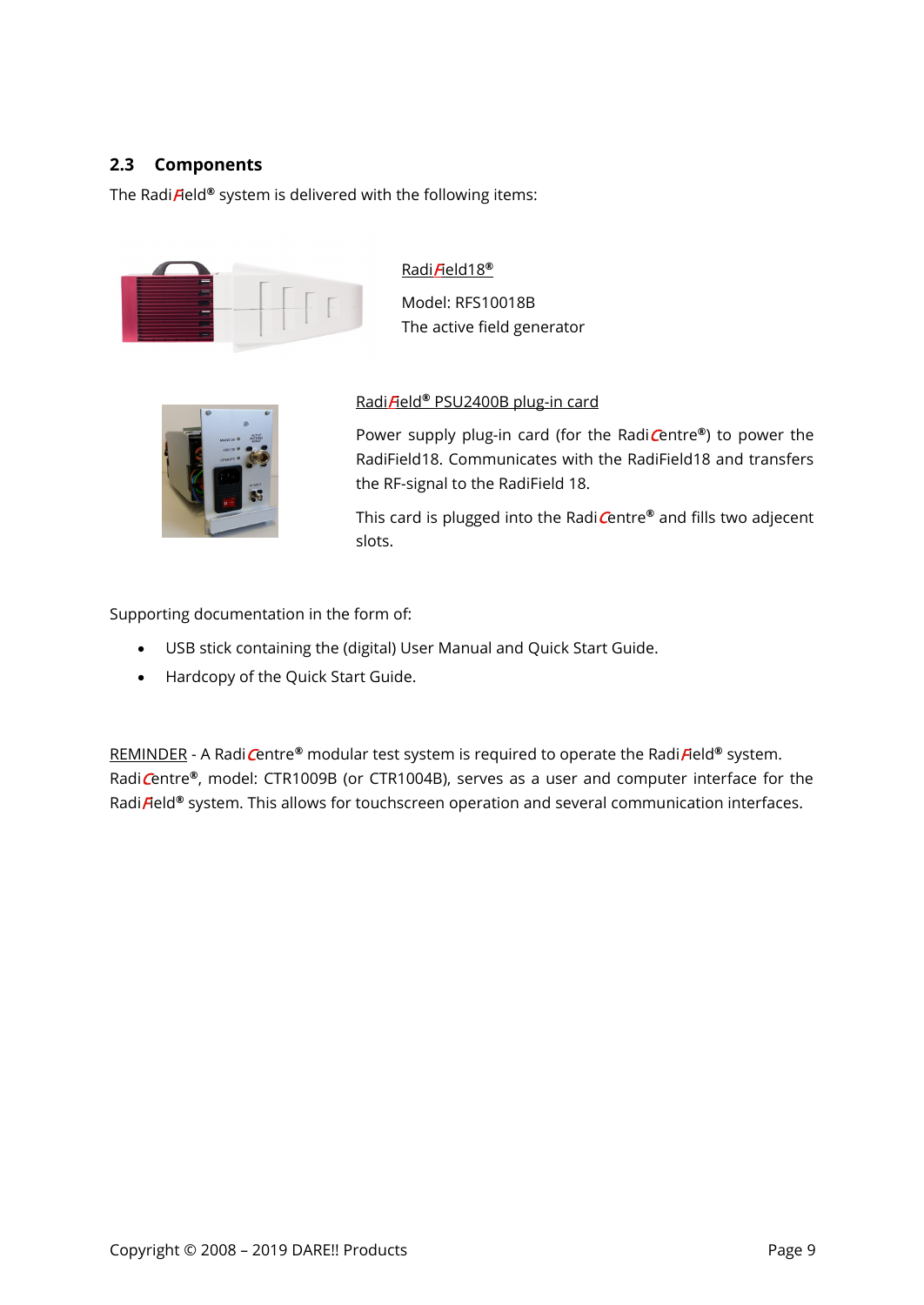# <span id="page-9-0"></span>**2.4 Optional Accessories**



#### Transport Pelicase

Product number: RFP1000A.

This transport Pelicase is designed for short distance transportation, for example on-site or between facilities. The RadiField® must be stored in this protective case when it is shipped between different locations.



#### Antenna stinger mount boom

Product number: RFB1040A.

This custom antenna boom can be mounted on the back of the RadiField®.

It is 35 cm long and has a diameter of 40 mm.



#### Coaxial N-type cable

Product number: CBL2018N#010.

To connect the RadiField® with the RadiField**®** PSU2400B power supply plug-in card. Color may differ from the actual delivery.



#### Antenna mast with polarizer

Product number: RTW2000A.

Antenna mast with fixed height and automatic polarizer for the RadiField®. The actuator of the polarizer connects directly to the RadiField® and is controlled through this unit. Polarization can be moved between horizontal and vertical position.

The height of the antenne can be fixed between 50 cm and 200cm. The mast is provided with wheels for easy movement in a chamber.

The 40mm antenna boom is part of the mast.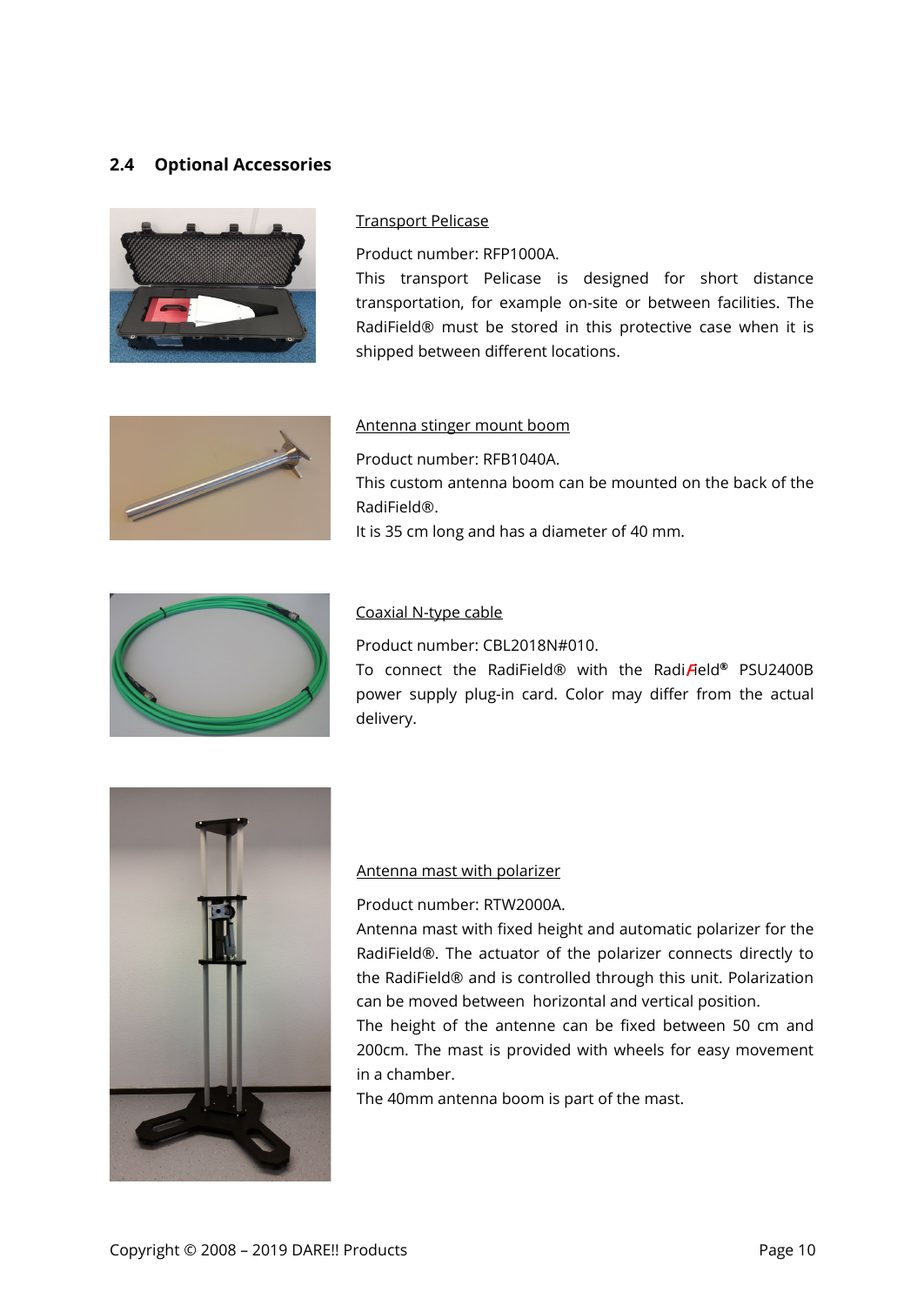# <span id="page-10-0"></span>**2.5 Radi**F **ield18®**

The RFS20018B is the field generating element of the system. This module contains the amplifier(s), power meters, couplers, antenna and control logic. The active devices are located in the red aluminum housing, the antenna is mounted in the white foam cone.

#### 2.5.1 Cooling system

The RadiField18 is air-cooled. Air is drawn in at the back of the RadiField18 and blown out along the external cooling ribs, through the side air outlets and then out of the openings in the white foam cone. The cooling system keeps the internal amplifier(s) at a constant operating temperature. Failure to meet the specified environmental temperature range might result in a too high or too low amplifier temperature.

#### 2.5.2 Connections

The DC power, RF input and communication connection of the RadiField18 run through one coaxial cable. This cable is connected at the back of the RadiField18 through an N-type connector.

#### 2.5.3 Mounting

The RadiField18 has a standard ¼-20" UNC-1B thread on the bottom. This can be used to mount the RadiField18 on a tri-pod, antenna tower or boom mount.



**Figure 1: The RadiField®**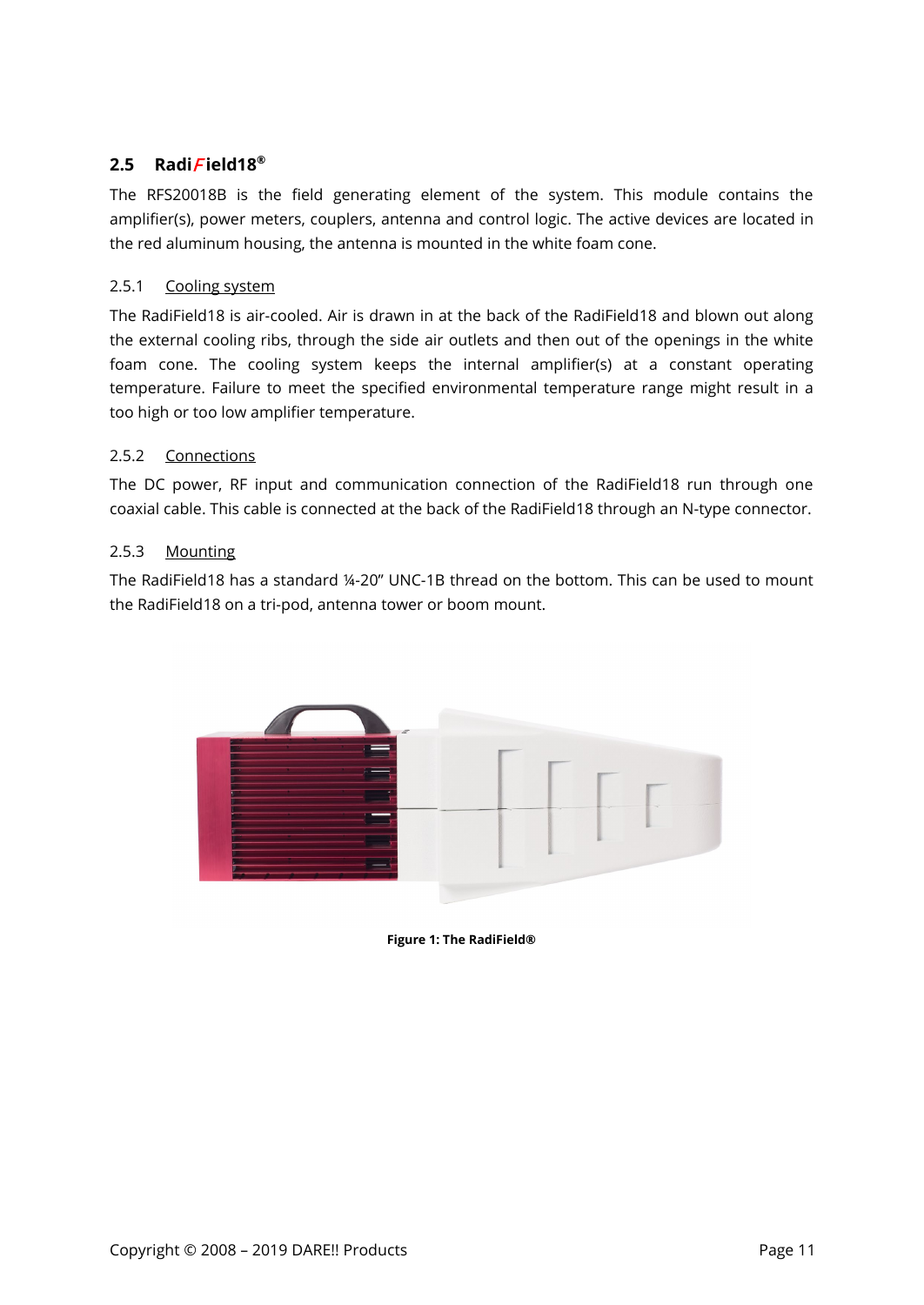# <span id="page-11-0"></span>**2.6 Radi**F**ield® PSU2400B**

The PSU2400B is a (two slot) plug-in card for the RadiCentre**®**. The PSU2400B combines power, RF input and communication within the coaxial cable to the RadiField18.

#### 2.6.1 Connections

The PSU2400B has a separate mains input connection to power the Radi*Field®*.

A SMA connector is used for the RF input and an N-type connector for the connection to the RadiField18.



**Figure 2: Overview of the Radi***F***ield® plug-in card connections**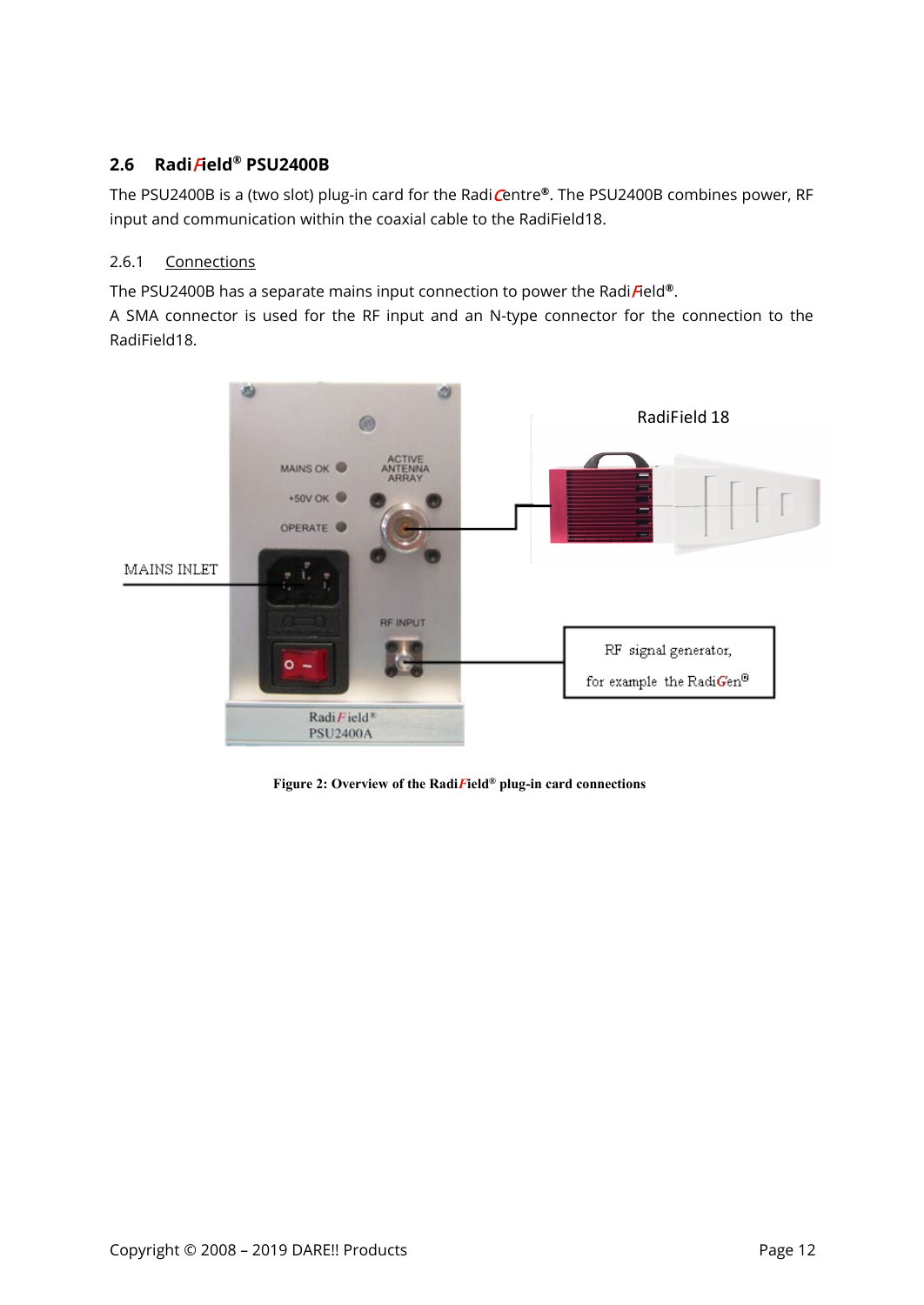# <span id="page-12-0"></span>**2.7 Transport Case**

A transport case has been designed especially for the RadiField**®**. This transport case can be bought as an option, together with the Radi Field<sup>®</sup> system.

The case is designed for on-site and facility transports. The Radi*Field®* must be stored in the transport case when it is shipped between different locations. Be advised that if you do not buy this specially designed transport case, we recommend that you yourself provide an alternative method of protection for your RadiField®.

REMARK – This transport case is designed for short distance transportation. It does not provide sufficient protection for air travel or other long distance shipping. The Radi*Field®* might be damaged if the transport case is handled in a rough manner. Additional or different (protective) packaging is needed in those situations.

#### <span id="page-12-1"></span>**2.8 Antenna Boom**

A custom made antenna boom can be mounted on the back of the RadiField®. It is 50 cm long and has a diameter of 40 mm.

This antenna boom can be bought as an option, together with the RadiField**®** system.

#### <span id="page-12-2"></span>**2.9 Coaxial cable**

A coaxial cable is used to connect the PSU plug-in card with the RadiField®. The coaxial cable needs to be fitted with an N-type connector on both sides. The maximum allowed attenuation of the cable for proper system operation is 10dB at 18GHz. The selected cable also needs to be able to handle a DC current of 8 amps.

Suitable cables can be bought as an option, together with the Radi**Field®** system.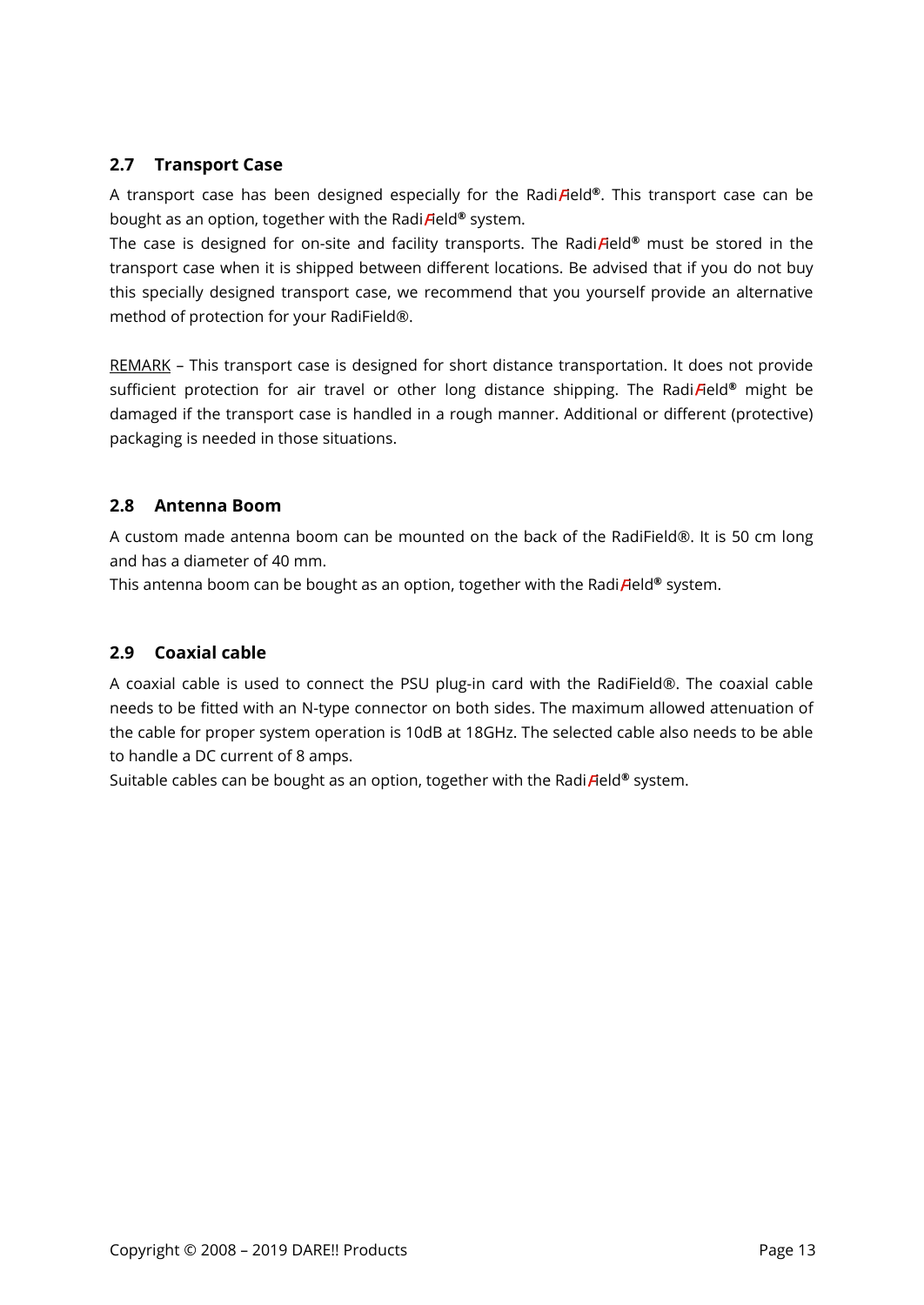# <span id="page-13-0"></span>**3 Installation**

#### <span id="page-13-1"></span>**3.1 Hardware Configuration**

The hardware configuration is carried out in the following steps:

1. Make sure that all connections to the plug-in card (PSU2400B) are made:

Connect a suitable N-type coaxial cable from the PSU2400B to the RadiField® and connect a coaxial cable from a RF signal generator to the RF input of the PSU2400B.

Please note that the maximum field is reached at an input power between -10 dBm and +10 dBm, depending on the frequency response and attenuation of the N-type cable used.

- 2. Make sure that the remote interlock connection of the RadiCentre**®** system is closed.
- 3. Plug the mains cords into the mains inlet of the RadiCentre**®** system and the mains inlet of the PSU2400B plug-in card.
- 4. Switch the main power switches on both mains inlets to the 'ON' position.
- 5. Touch the touchscreen on the front panel of the RadiCentre**®** to activate the RadiField**®**.

The system is now ready to be used.

The user can control the Radi*Field®* through the touchscreen of the Radi*Centre®* system, or by external software, such as the RadiMation**®** EMC test software.

REMINDER - Please make sure that the airflow out of the grey foam openings is not restricted to prevent possible overheating of the Radi**F**ield**®**. The cooling system is designed to operate in the specified operating temperature range.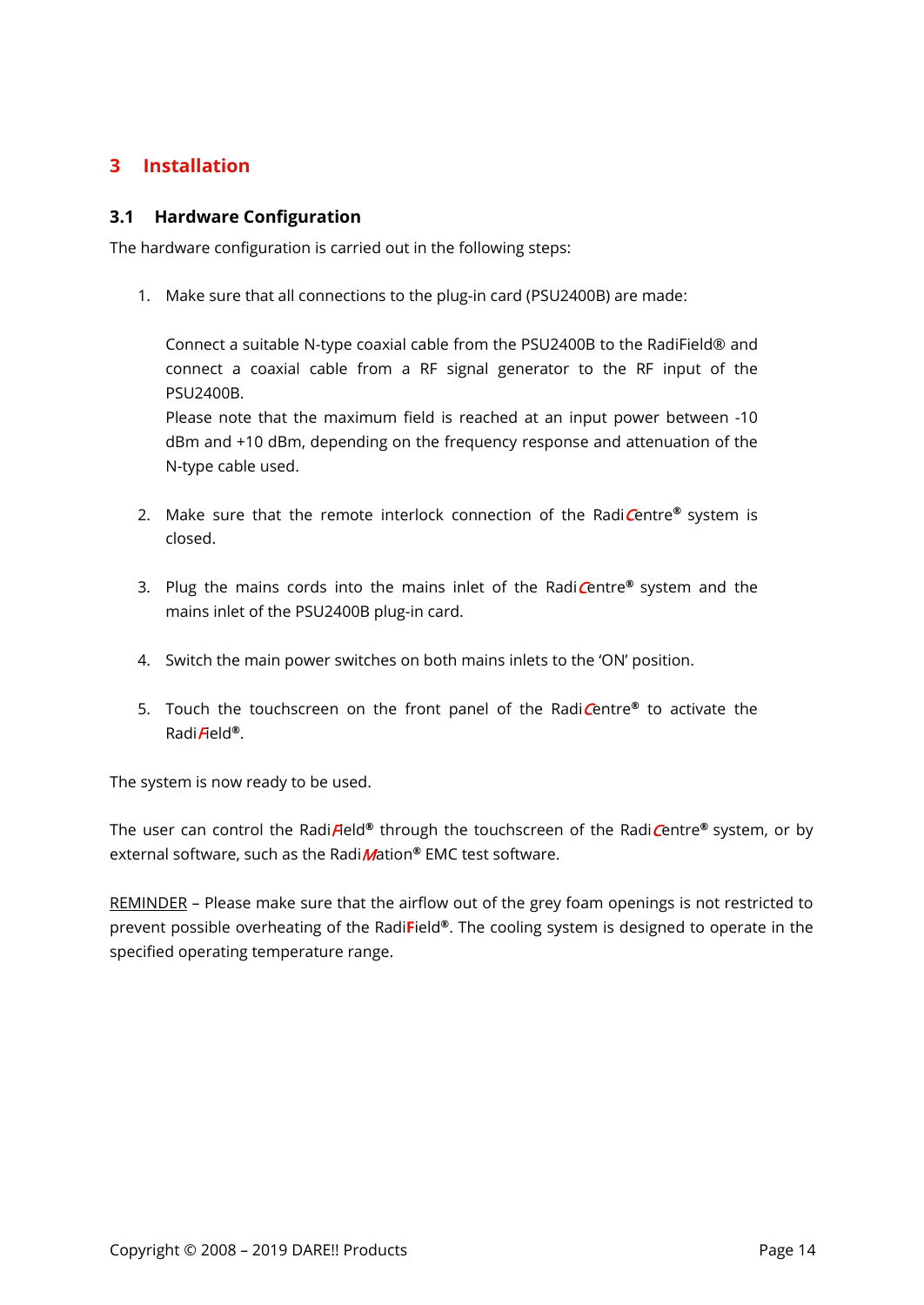# <span id="page-14-0"></span>**3.2 Field Polarization and Reference Point**

In order to perform radiated immunity measurements, standards require a certain distance from the field generating antenna to the Equipment Under Test (EUT). In most immunity setups, the tip of the transmitting antenna is used to determine the distance to the EUT. While the tip is not visible, the tip of the white cone can be used. The exact tip position of the antenna is located 5 cm from the tip of the white cone.

For most test setups, it is also necessary to know the polarization of the field generated by the antenna.

Both the field polarization and reference point on the RadiField**®** are shown in the picture below.



**Figure 3: Radi**F**ield® field polarization and reference point**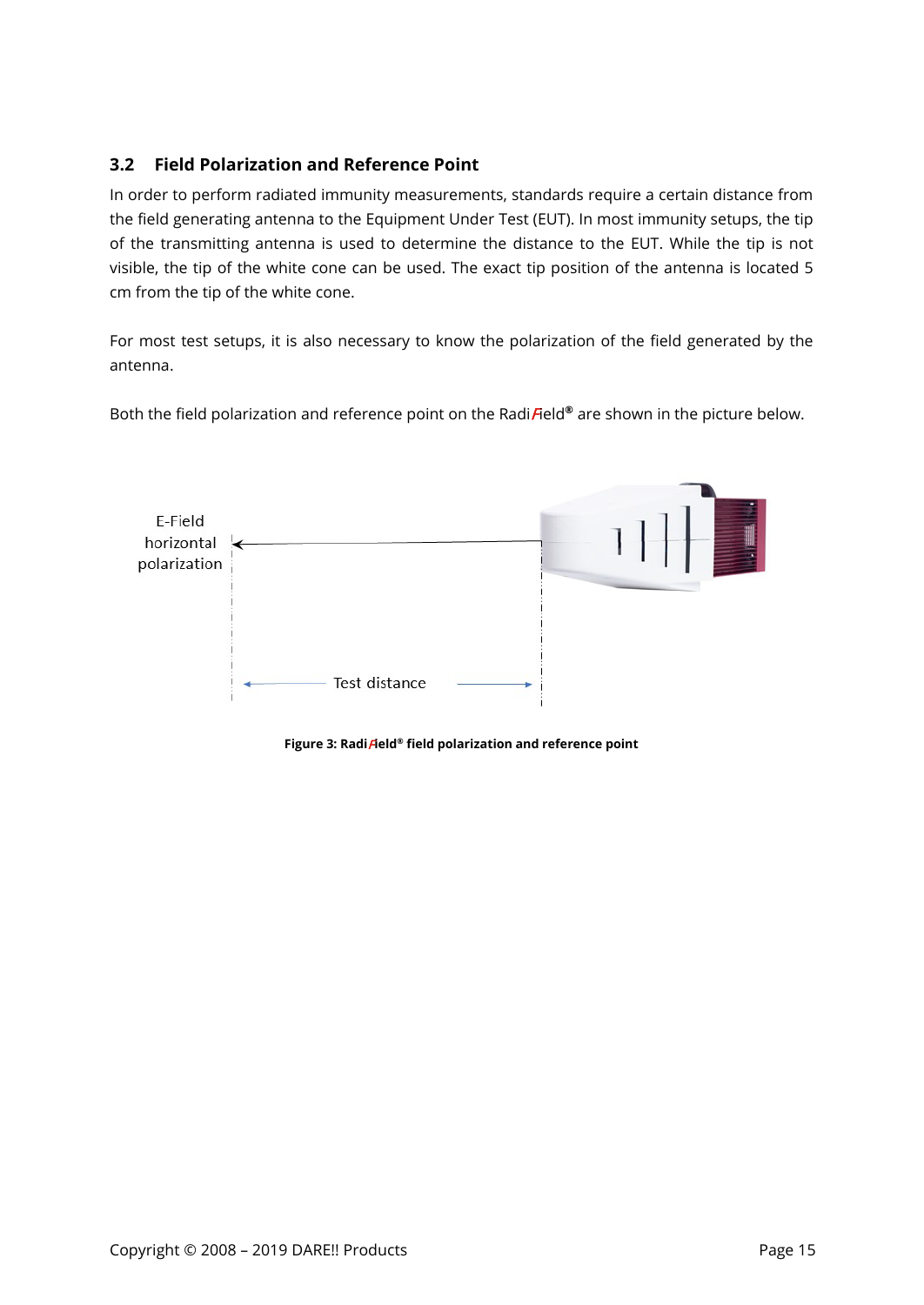# <span id="page-15-0"></span>**3.3 Software Configuration**

In order to control the RadiField**®** from a computer, one can use either custom made software or the RadiMation**®** EMC software package from DARE!! Instruments (to be purchased separately). In order to control the RadiField**®** (either manually or remote through software) the PSU2400B must be plugged into a RadiCentre**®**.

If the Radi*Field<sup>®</sup>* is operated manually, this paragraph can be skipped.

If Radi *M*ation<sup>®</sup> software is used; select the required device driver for the Radi Field<sup>®</sup>.

#### 3.3.1 RadiMation**®** software

- 1. Configure the RadiMation**®** software for a RadiField**®** / RadiCentre**®** field generator. Configure a device driver and select the correct communication port.
- 2. In the 'equipment list' that you are using, select the 'field generator' device driver.
- 3. Open a Test Set-up File (TSF) and click on the 'Outputs' button. Select the field generator(s) to be used.
- 4. Save the TSF.

Radi *M*ation<sup>®</sup> is now ready for use with the Radi Field<sup>®</sup> / Radi Centre<sup>®</sup> field generator.

The RadiMation**®** software package verifies the generator at the beginning of each test (if a field generator is selected).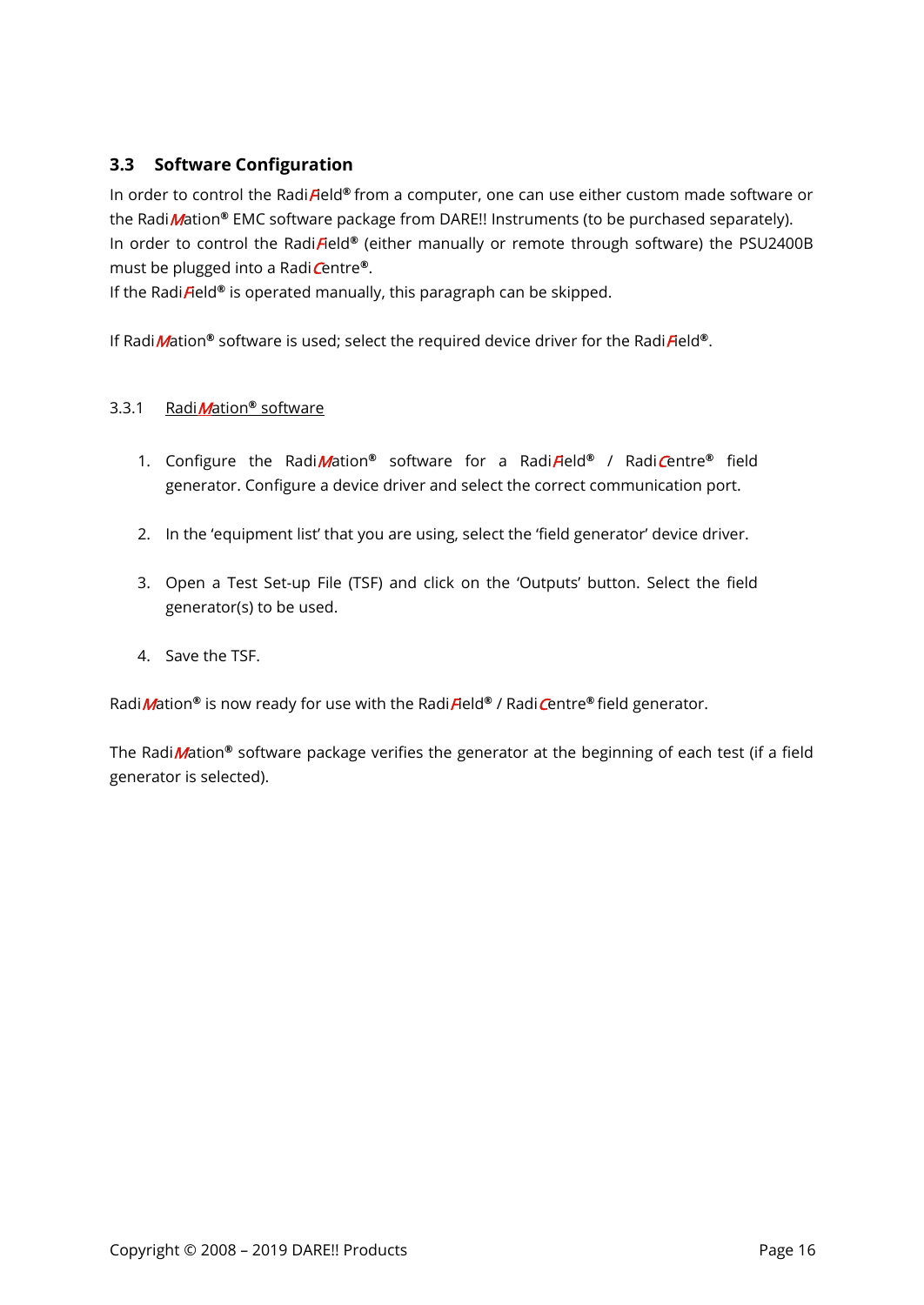# <span id="page-16-0"></span>**4 Using the Radi**Field®

#### <span id="page-16-1"></span>**4.1 Manual Control of the Radi**F**ield®[\\*](#page-16-3)**

Once the RadiCentre® is switched on, the RadiAeld® can be activated from the 'main screen' on the RadiCentre**®**. An example of this screen is visible in [Figure 4.](#page-16-2)

By pressing the 'status'-button proceeded by the 'Ack'-button, the start-up procedure of the Radi*Field<sup>®</sup>* will begin. Once this procedure has been completed successfully, the amplifier(s) in the Radi Field<sup>®</sup> will be powered.

<span id="page-16-2"></span>

<span id="page-16-3"></span> <sup>\*</sup> Please note that the screenshots shown in this manual are related to Radi*C*entre® firmware v1.16.0. Other version may look different and support other functions.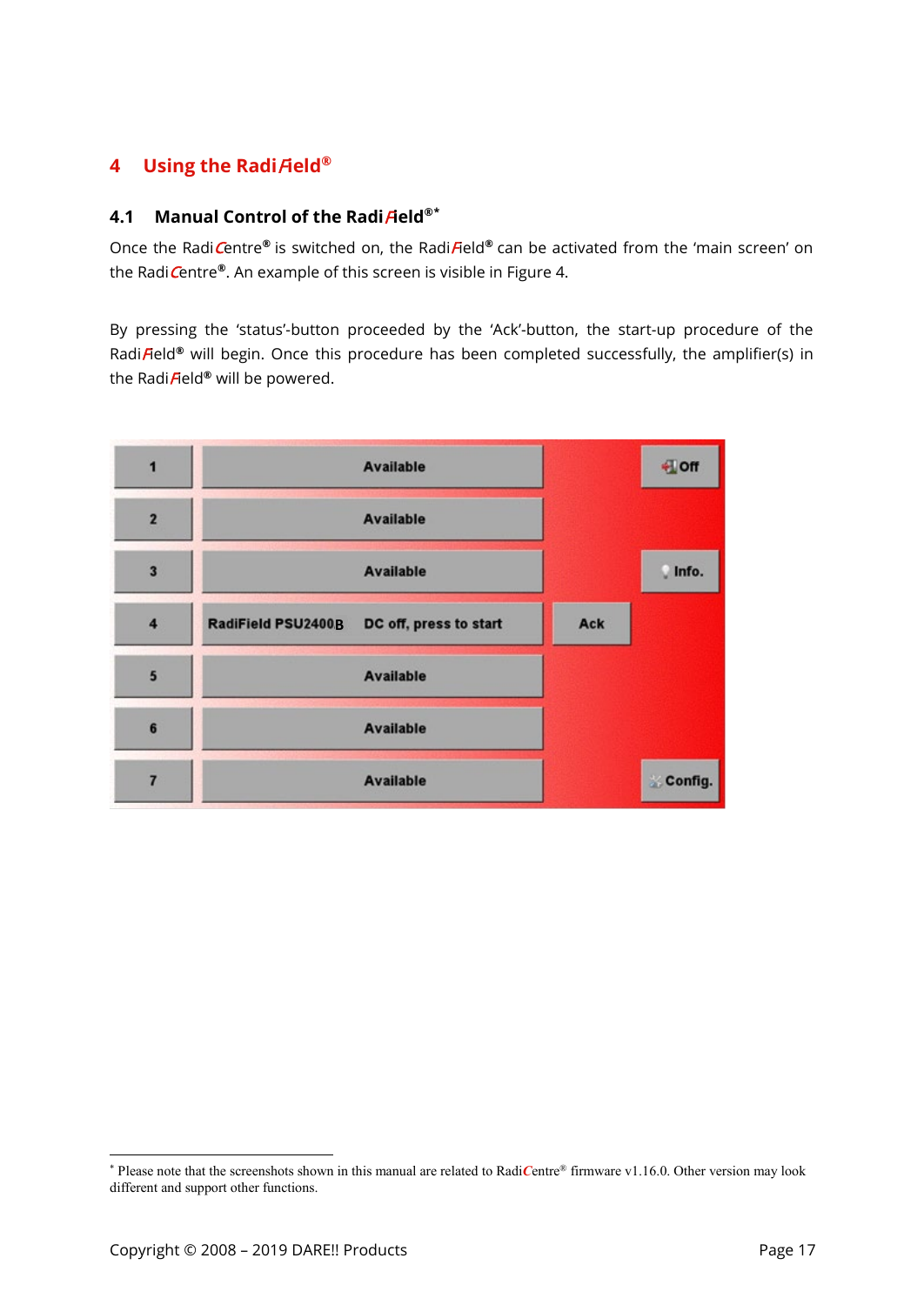In the RadiField**®** 'control screen' (visible in **Error! Reference source not found.**), the parameters of the system can be read. In order to generate an EM-field, the system must be switched to operate. It is important to enter the frequency of the generator driving the RadiField**®** to read the correct power meter level. Entering the actual frequency will automatically correct for the frequency dependent coupler and power meter response inside the amplifiers.

#### <span id="page-17-0"></span>**4.2 Remote Control of the Radi**F**ield®**

The RadiField**®** can be controlled remotely through the interfaces of the RadiCentre**®**. The exact communication protocol can be found in the RadiCentre**®** manual. The specific commands for the RadiField**®** are shown in chapter 5 'RadiField**®** Command Set'.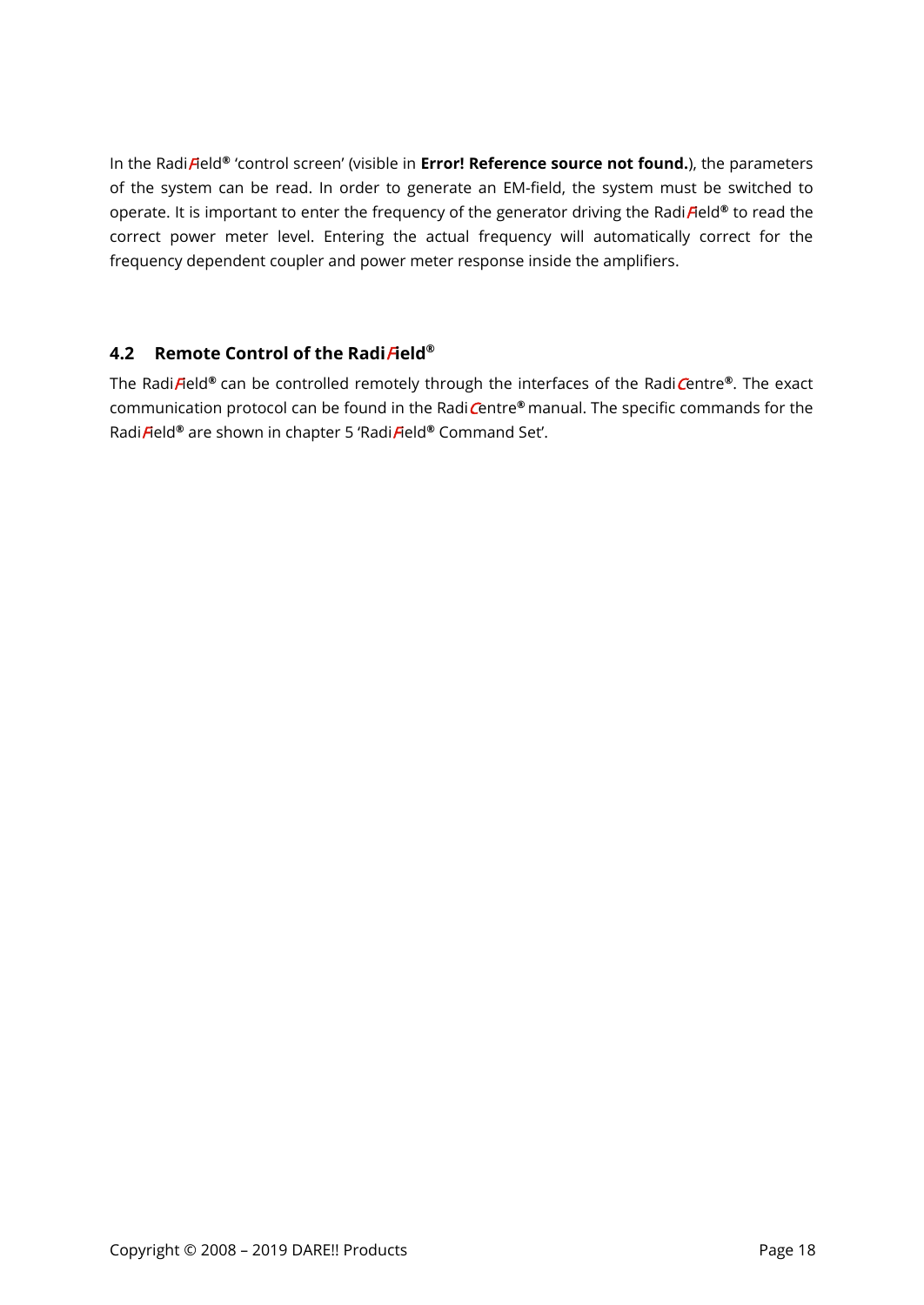# <span id="page-18-0"></span>**5 Radi**F**ield® Command Set**

# <span id="page-18-1"></span>**5.1 Commands**

#### 5.1.1 General commands

| Command            | <b>Description &amp; Reply</b>                                                            |
|--------------------|-------------------------------------------------------------------------------------------|
| ID NUMBER?         | Returns unique identifier number.<br>Reply (for example): '1.58.95.146.21.0.0.124'        |
| <b>LOCAL</b>       | Return to local mode, the local display is used to set items.<br>Reply: 'OK'              |
| <b>VERSION HW?</b> | Returns the hardware version.<br>Reply (for example): '2'                                 |
| *IDN?              | Returns the ID of the system.<br>Reply (for example): 'DARE!!, RadiField PSU2400B, 1.0.0' |
| <b>RESET</b>       | Reset the module. This will clear all errors.<br>Reply: 'OK'                              |
| <b>CLEAR</b>       | All errors are cleared.<br>Reply: 'OK'                                                    |

*\*This table continues on the next page.*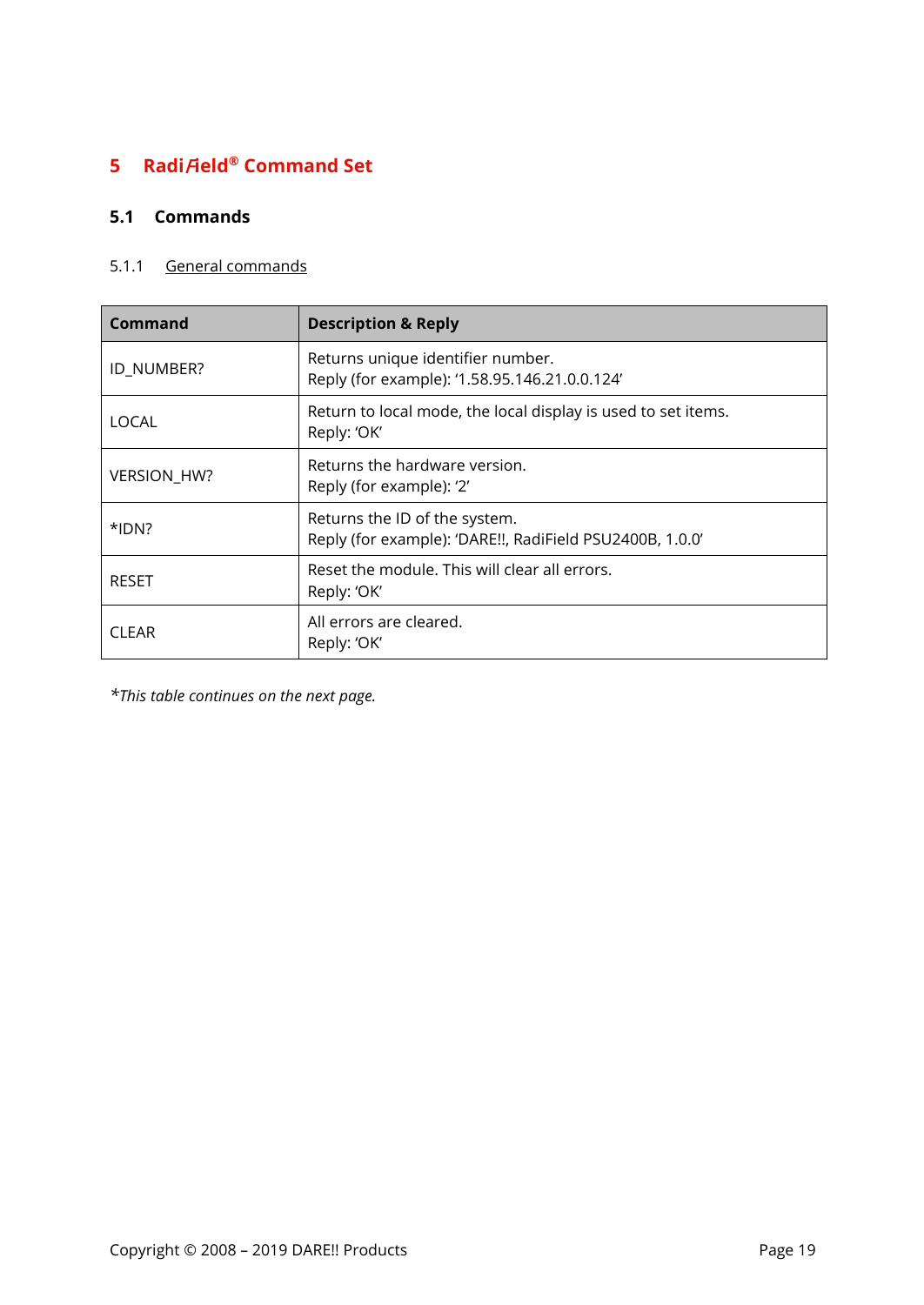# General commands, part 2

| <b>Command</b>                       | <b>Description &amp; Reply</b>                                                                                                                                                                                                                                                                                     |
|--------------------------------------|--------------------------------------------------------------------------------------------------------------------------------------------------------------------------------------------------------------------------------------------------------------------------------------------------------------------|
| MAINS?                               | Get the state of the mains.<br>Reply: $1' = ON$<br>Reply: $'0' =$ OFF                                                                                                                                                                                                                                              |
| MAINS <space><value></value></space> | Turn the main power ON or OFF.<br>$\le$ value> = 'ON' or 'OFF'<br>Reply: 'OK' or error code                                                                                                                                                                                                                        |
| <b>STANDBY</b>                       | Set the AAA in the standby mode.<br>Reply: 'OK' or error code                                                                                                                                                                                                                                                      |
| <b>OPERATE</b>                       | Set the AAA in the operate mode (RF path opened).<br>Reply: 'OK' or error code                                                                                                                                                                                                                                     |
| MODE?                                | Returns in which mode the AAA is.<br>Reply (for example): 'Operate'                                                                                                                                                                                                                                                |
| <b>CURRENT?</b>                      | Returns the current measured by the plug in card (in ampere).<br>Reply (for example): '1.2'                                                                                                                                                                                                                        |
| TEMPERATURE?                         | Returns the temperature (in degrees Celsius).<br>Reply (for example): '23.6'                                                                                                                                                                                                                                       |
| POS <space><value></value></space>   | Set the position of the polarizer. < pos> can be "HOR" for horizontal or<br>"VER" for vertical. Reply: 'OK' or error code                                                                                                                                                                                          |
| POS?                                 | Reply the status of the polarizer. <pos> can be:<br/>"ERROR <error code="">"<br/>"HOR" (When stopped and in horizontal position)<br/>"VER" (When stopped and in vertical position)<br/>"STOP" (When stopped and not in horizontal or vertical position)<br/>"MOV, &lt; percentage&gt;" (When moving)</error></pos> |
| <b>STOP</b>                          | Stop the movement of the polarizer                                                                                                                                                                                                                                                                                 |

The commands: POS, POS? and STOP can only be used if the polarizer is connected.

*\*This table continues on the next page.*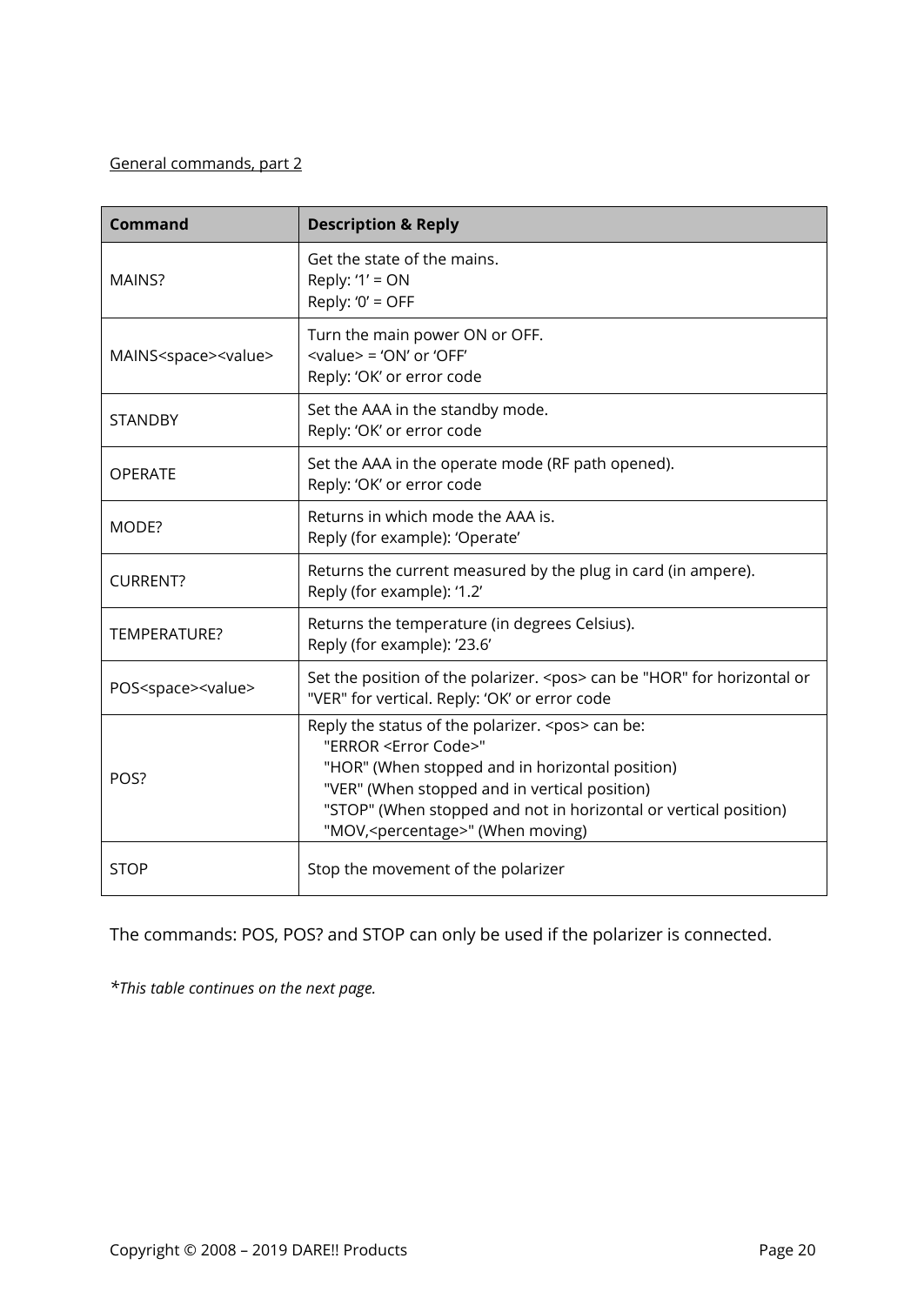# General commands, part 3

| <b>Command</b> | <b>Description &amp; Reply</b>                                                                                               |  |  |  |
|----------------|------------------------------------------------------------------------------------------------------------------------------|--|--|--|
| STATUS?        | Returns a number which indicates what kind of error is occurred. This<br>includes the following replies:<br>'0' = $No error$ |  |  |  |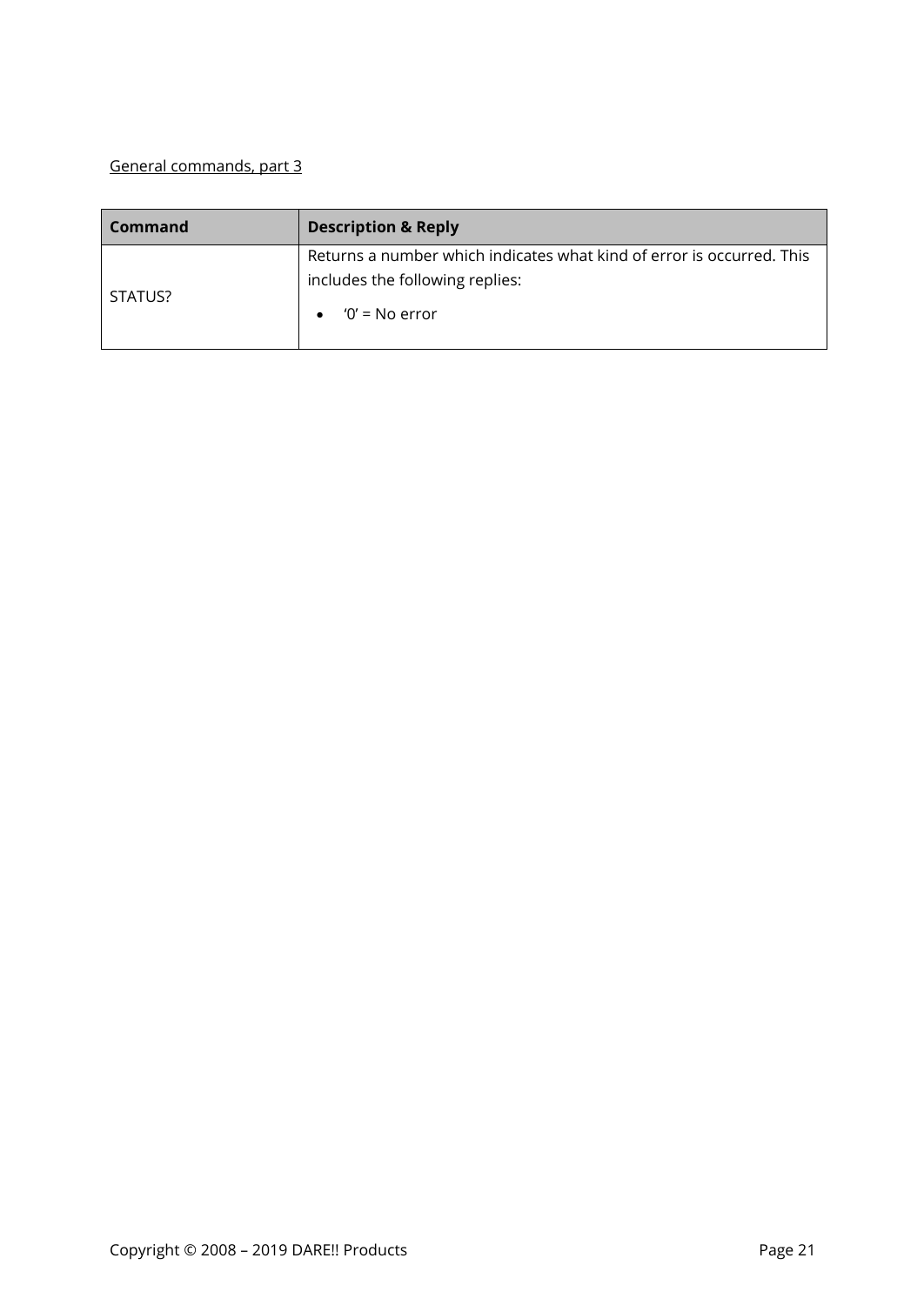# 5.1.2 Commands for the power meter

| Command                                                               | <b>Description &amp; Reply</b>                                                                                        |
|-----------------------------------------------------------------------|-----------------------------------------------------------------------------------------------------------------------|
| POWER <value>?</value>                                                | Get measure power level (in dBm).<br><value> = FWD, RFL or NET.<br/>Reply (for example): '-12.34'</value>             |
| <b>FREQUENCY? MIN</b>                                                 | Get the minimal frequency (in Hz).<br>Reply (for example): '1000000000'                                               |
| <b>FREQUENCY? MAX</b>                                                 | Get the maximum frequency (in Hz).<br>Reply (for example): '6000000000'                                               |
| FREQUENCY <space><br/><math>&lt;</math>value<math>&gt;</math></space> | Set the frequency.<br>$\alpha$ <value> = frequency (in Hz), for example: 500000000<br/>Reply: 'OK' or 'ERROR'</value> |
| FREQUENCY?                                                            | Get the frequency (in Hz).<br>Reply (for example): '500000000'                                                        |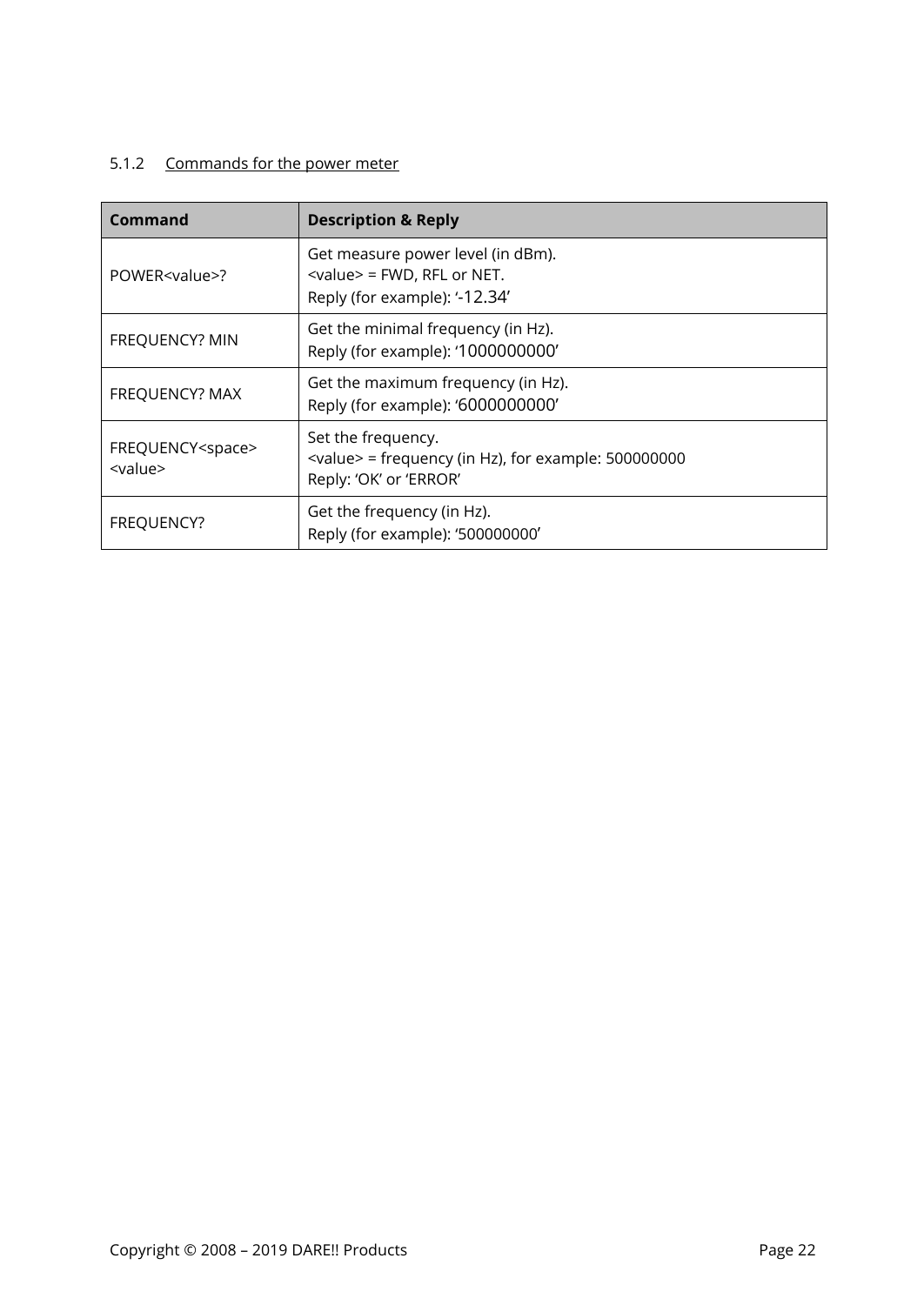# <span id="page-22-0"></span>**5.2 Error Codes**

The following tables show the generic error codes and the product specific error codes for the RadiField**®**. This includes the error codes for the amplifier, backplane and plug-in card that are part of the Radi**Field®** system.

#### 5.2.1 Generic error codes

| <b>Error code</b> | <b>Description</b>  |
|-------------------|---------------------|
|                   | Wrong command       |
| 2                 | Parameter too high  |
| 3                 | Parameter too low   |
| 4                 | Invalid parameter   |
| 5                 | Buffer overflow     |
| 6                 | Already in progress |
| 7                 | Parity error        |

#### 5.2.2 Module specific error codes – Polarizer

| <b>Error code</b> | <b>Description</b>          |
|-------------------|-----------------------------|
| 561               | Polarizer not detected      |
| 562               | Polarizer current too high  |
| 563               | Polarizer H-bridge fault    |
| 564               | Polarizer strength too high |
| 565               | Polarizer speed too low     |
| 566               | Polarizer wrong direction   |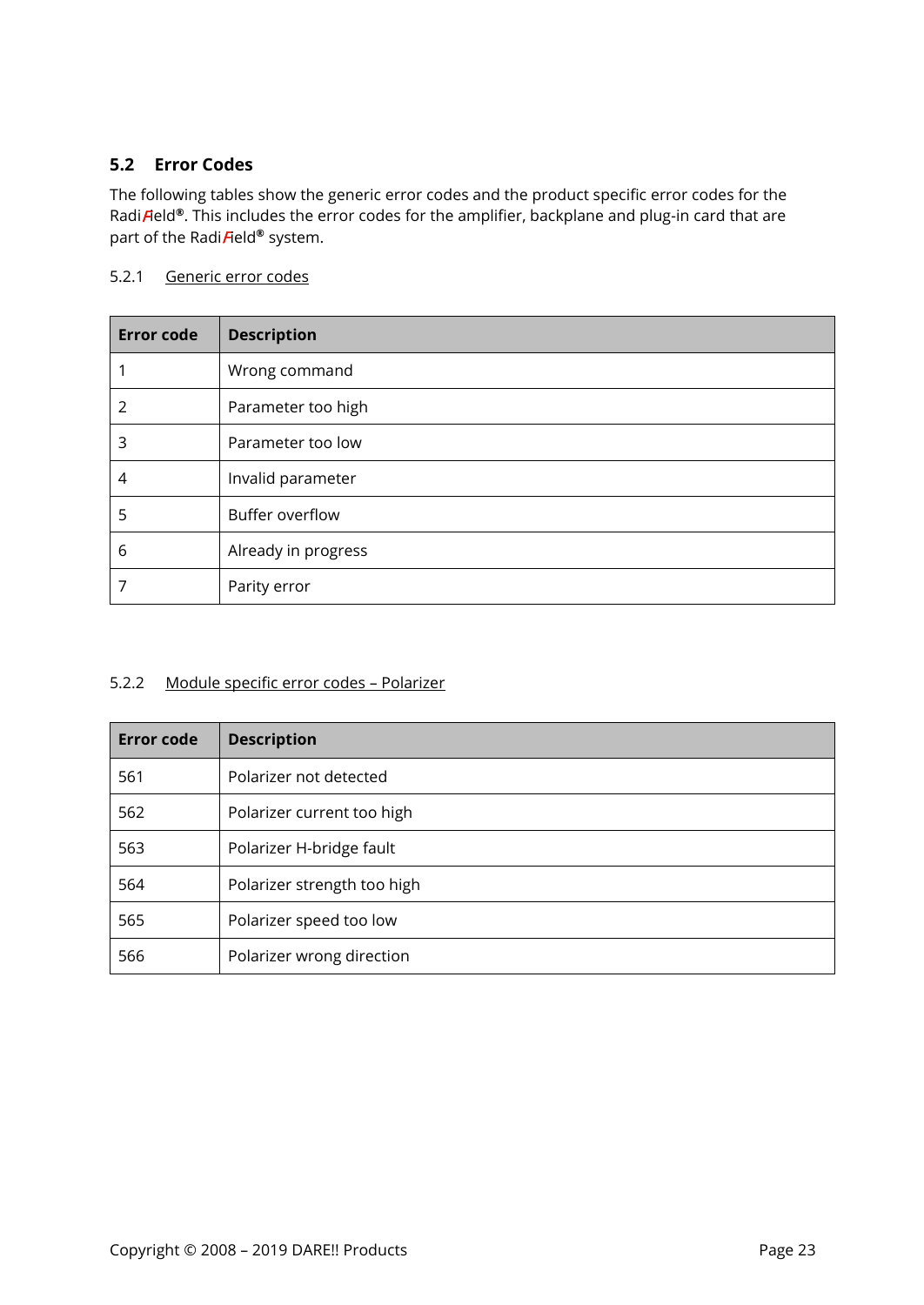# 5.2.3 Module specific error codes - Backplane

| <b>Error code</b> | <b>Description</b>                    |
|-------------------|---------------------------------------|
| 558               | Received command length are no digits |
| 559               | Received command length incorrect     |

# 5.2.4 Module specific error codes – Plug-in card

| <b>Error code</b> | <b>Description</b>      |
|-------------------|-------------------------|
| 504               | Hardware failure        |
| 575               | Communication busy      |
| 576               | Communication time-out  |
| 577               | Power supply already on |
| 578               | Power supply off        |
| 579               | Incorrect impedance     |

*\*This table continues on the next page.*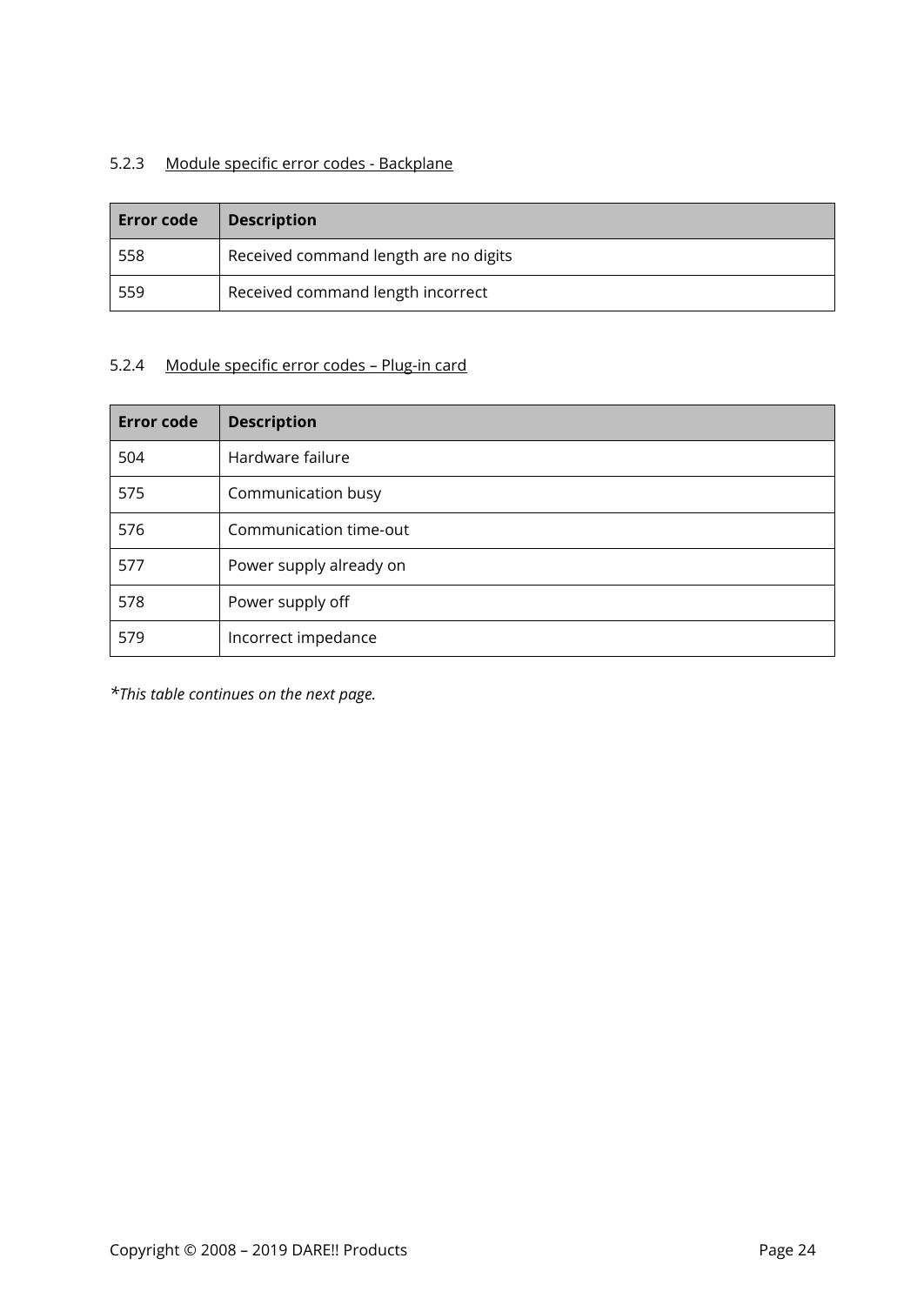# Module specific error codes – Plug-in card, part 2

| <b>Error code</b> | <b>Description</b>                                   |
|-------------------|------------------------------------------------------|
| 580               | Impedance short                                      |
| 581               | Impedance open                                       |
| 582               | External unit is not connected                       |
| 583               | Unknown error                                        |
| 584               | SW update - supply backplane not off                 |
| 585               | SW update - supply backplane not on                  |
| 586               | SW update - software download not started            |
| 587               | SW update - sync retries failed                      |
| 588               | SW update - reboot unit failed                       |
| 589               | SW update - amplifier to off mode error              |
| 590               | SW update - transparent mode on error                |
| 591               | SW update - transparent mode off error               |
| 592               | SW update -binary frame error                        |
| 593               | SW update -binary frame header error                 |
| 594               | SW update - binary frame header size error           |
| 595               | Illegal backplane command length                     |
| 596               | Length error - received command length are no digits |
| 597               | Length error - received command length incorrect     |
| 598               | Mains on sequence error - BPL supply switch error    |
| 599               | Mains on sequence error - AMP startup error          |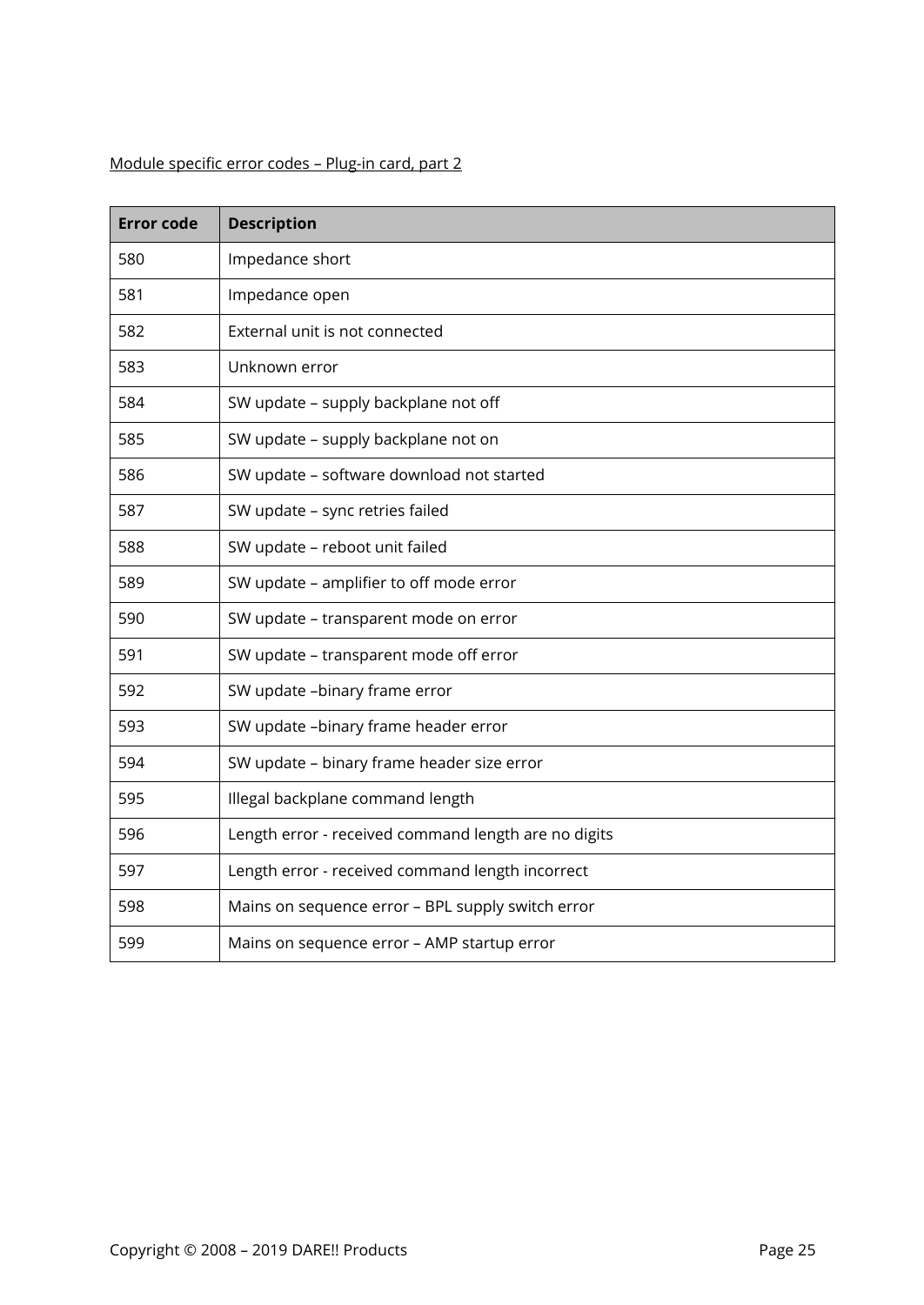# <span id="page-25-0"></span>**6 Radi**F**ield® Specifications**

| <b>Model</b>                               | <b>RFS2018B</b>                                                                    |  |  |
|--------------------------------------------|------------------------------------------------------------------------------------|--|--|
| Performance                                |                                                                                    |  |  |
| Frequency range                            | 6 GHz - 18 GHz                                                                     |  |  |
| Max. Field at 1m from tip                  | 75 V/m                                                                             |  |  |
| Harmonic Suppression                       | 2nd harmonic: -15 dBc (typical -30 dBc)<br>3rd harmonic: -16 dBc (typical -30 dBc) |  |  |
| Input connector                            | N-Type                                                                             |  |  |
| Max. input power to reach<br>maximum field | +10 dBm (0 dBm typical)                                                            |  |  |
| Harmonic suppression                       | $\le$ -12 dBc                                                                      |  |  |
| Number of internal power<br>meters         | 2 (Forward & Reflected)                                                            |  |  |
| Power meter type                           | Integrated RadiPower                                                               |  |  |
| Directional Coupler                        | Integrated                                                                         |  |  |
| <b>Safety</b>                              |                                                                                    |  |  |
| Safety circuit                             | Safe start & shutdown                                                              |  |  |
| Cable (dis)connect                         | Intrinsically safe                                                                 |  |  |
| Voltage                                    | 55 VDC (Safe Voltage)                                                              |  |  |
| Interlock                                  | Hardware interlock                                                                 |  |  |
| <b>Connections</b>                         |                                                                                    |  |  |
| Tri-pod mount                              | 1/4-20" UNC thread                                                                 |  |  |

*\*This table continues on the next page.*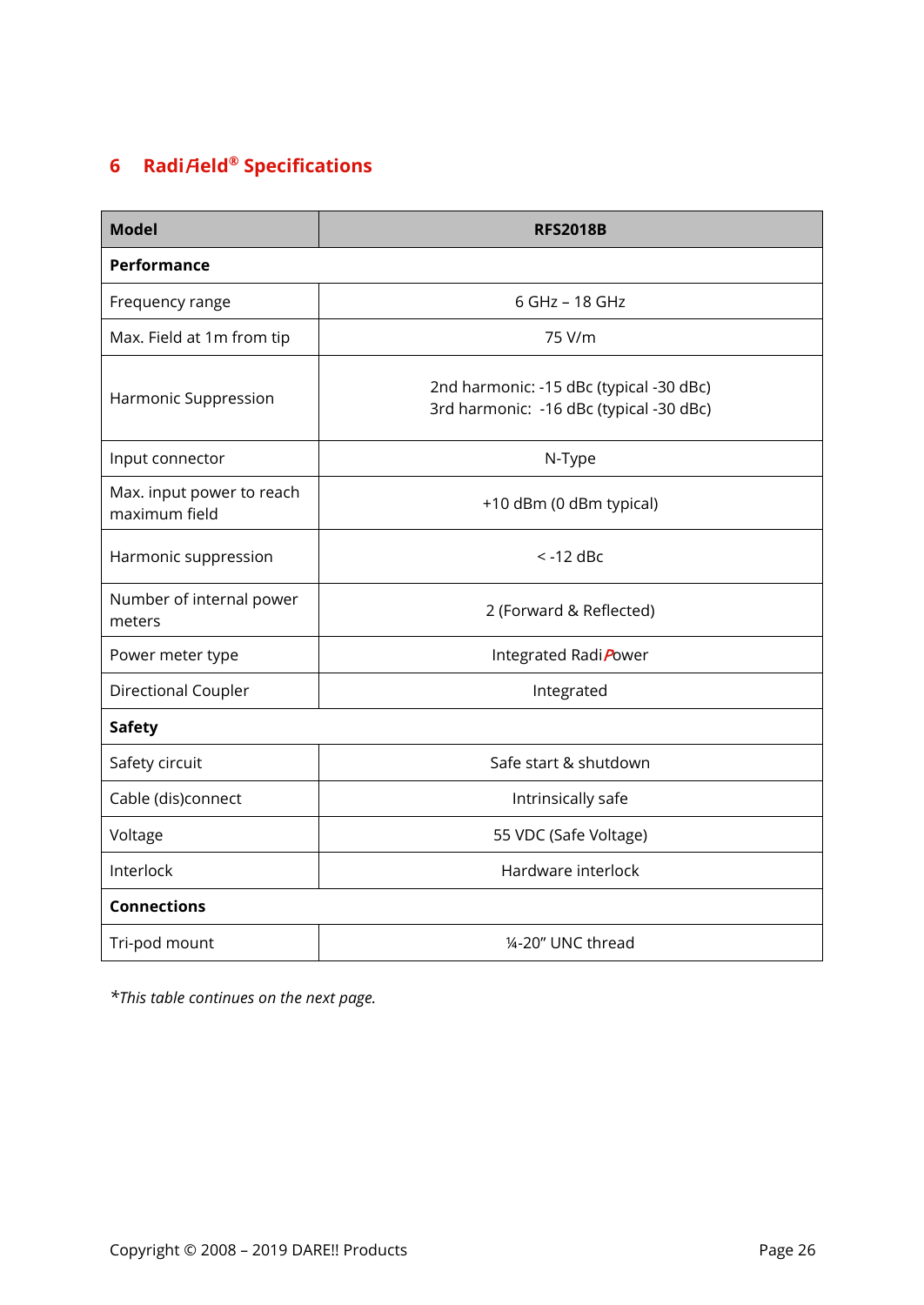# Radi*Field®* Specifications, part 2

| <b>Model</b>                        | <b>RFS20018B</b>                        |        |  |  |  |
|-------------------------------------|-----------------------------------------|--------|--|--|--|
| <b>Dimensions</b>                   |                                         |        |  |  |  |
| Length                              | 715 mm                                  |        |  |  |  |
| Height                              |                                         | 250 mm |  |  |  |
| Width                               | 250 mm                                  |        |  |  |  |
| Weight                              | 9 kg                                    |        |  |  |  |
| <b>Environmental conditions</b>     |                                         |        |  |  |  |
| Temperature range                   | $10^{\degree}$ C – $40^{\degree}$ C     |        |  |  |  |
| Relative humidity                   | 10% - 90% (non-condensing)              |        |  |  |  |
| Sound level produced                | $<$ 70 dB(A)                            |        |  |  |  |
| Maximum installation<br>height      | 2000 meters above sea level             |        |  |  |  |
| <b>Power consumption</b>            |                                         |        |  |  |  |
| 115 VAC / 230 VAC<br>Supply voltage |                                         |        |  |  |  |
| Mains fuse of PSU                   | 4AT                                     |        |  |  |  |
| Max power<br>consumption            | <350W                                   |        |  |  |  |
| Mains                               | Safety class I, Overvoltage category II |        |  |  |  |
| Warranty                            |                                         |        |  |  |  |
| Warranty                            | 3 years (misuse excluded)               |        |  |  |  |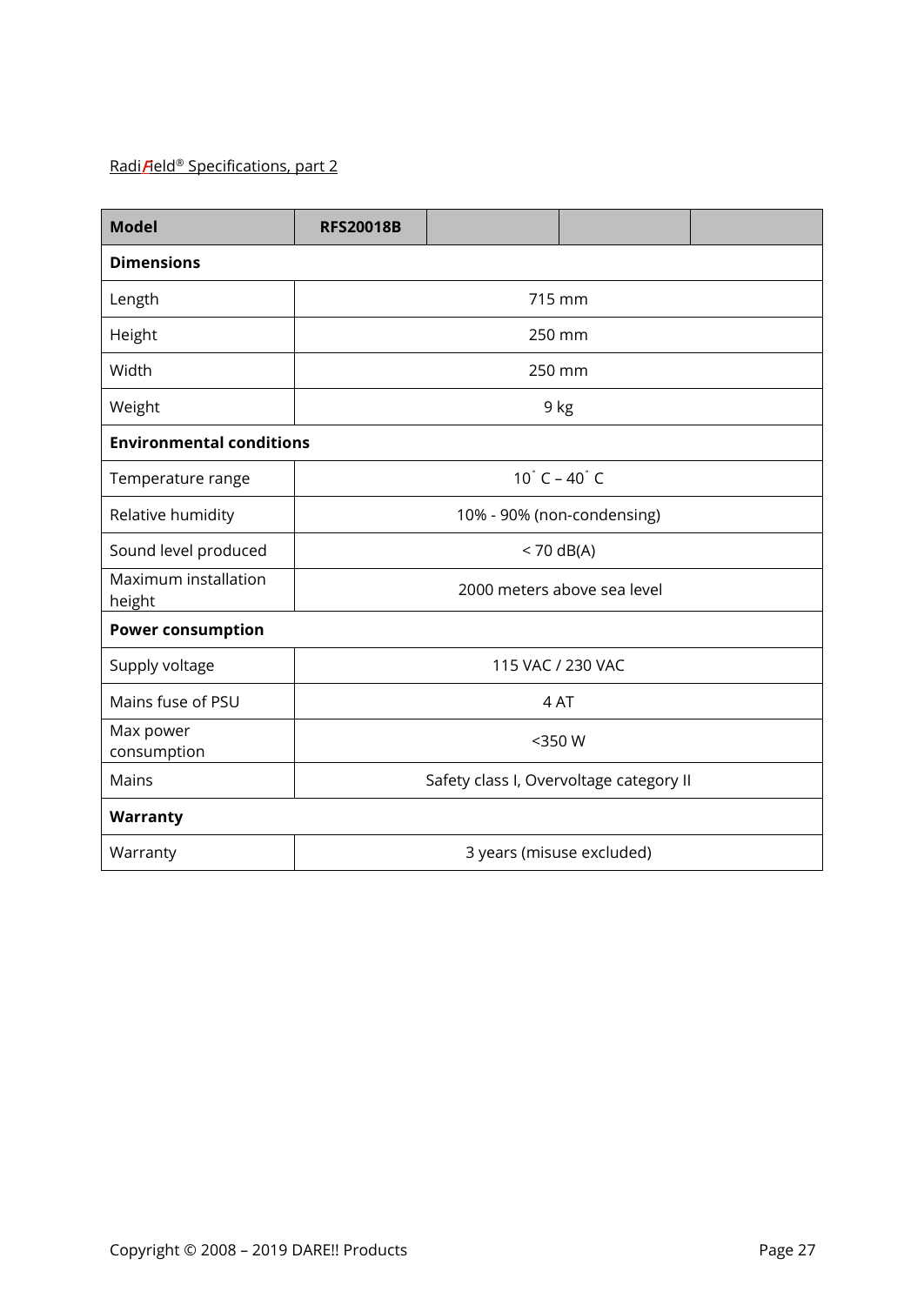### **WARRANTY CONDITIONS**

<span id="page-27-0"></span>DARE!! Instruments offers a standard warranty term of three years on their products, starting from the shipping date. This warranty is applicable to all EMC test & measurement products, such as:

- RadiCentre**®** modular / multifunctional EMC test systems
- RadiControl**®** antenna tower/turntable controllers
- RadiField® field generators
- RadiGen**®** signal generators
- RadiPower**®** RF power meters
- RadiSense**®** laser powered E-field probes
- RadiSwitch**®** RF coaxial switches

If a defect occurs within the warranty term, a Return Material Authorization (RMA) 'Warranty Repair' request can be issued using the RMA link at [http://rma.dare.eu.](http://rma.dare.eu/) The defective product can then be shipped to DARE!! Instrument for repair by our service department.

There will be no charge for repair services (materials or labor) within the warranty term. The customer will need to cover the costs for returning the product to DARE!!, such as shipping and/or any applicable duties and taxes. DARE!! Instruments will arrange the courier and cover the costs for the return shipment.

These warranty terms are not applicable to:

- Fiber optic cables
- Products that have been improperly used
- Products that have been used outside their specified range
- Products that have been improperly installed and/or maintained
- Products that have been modified without approval of DARE!! Instruments
- Calibration and/or re-calibration of the product
- Consumable products such as batteries, ink etc.

Repair services on products that are not covered by the DARE!! warranty will be charged to the customer. If a defect occurs to our product outside the warranty period, a RMA repair and/or recalibration request must be issued using the RMA link at [http://rma.dare.eu.](http://rma.dare.eu/)

The repairs (outside the original warranty period) have a warranty limited to six months. Shipping conditions are the same as with repairs within the original warranty period.